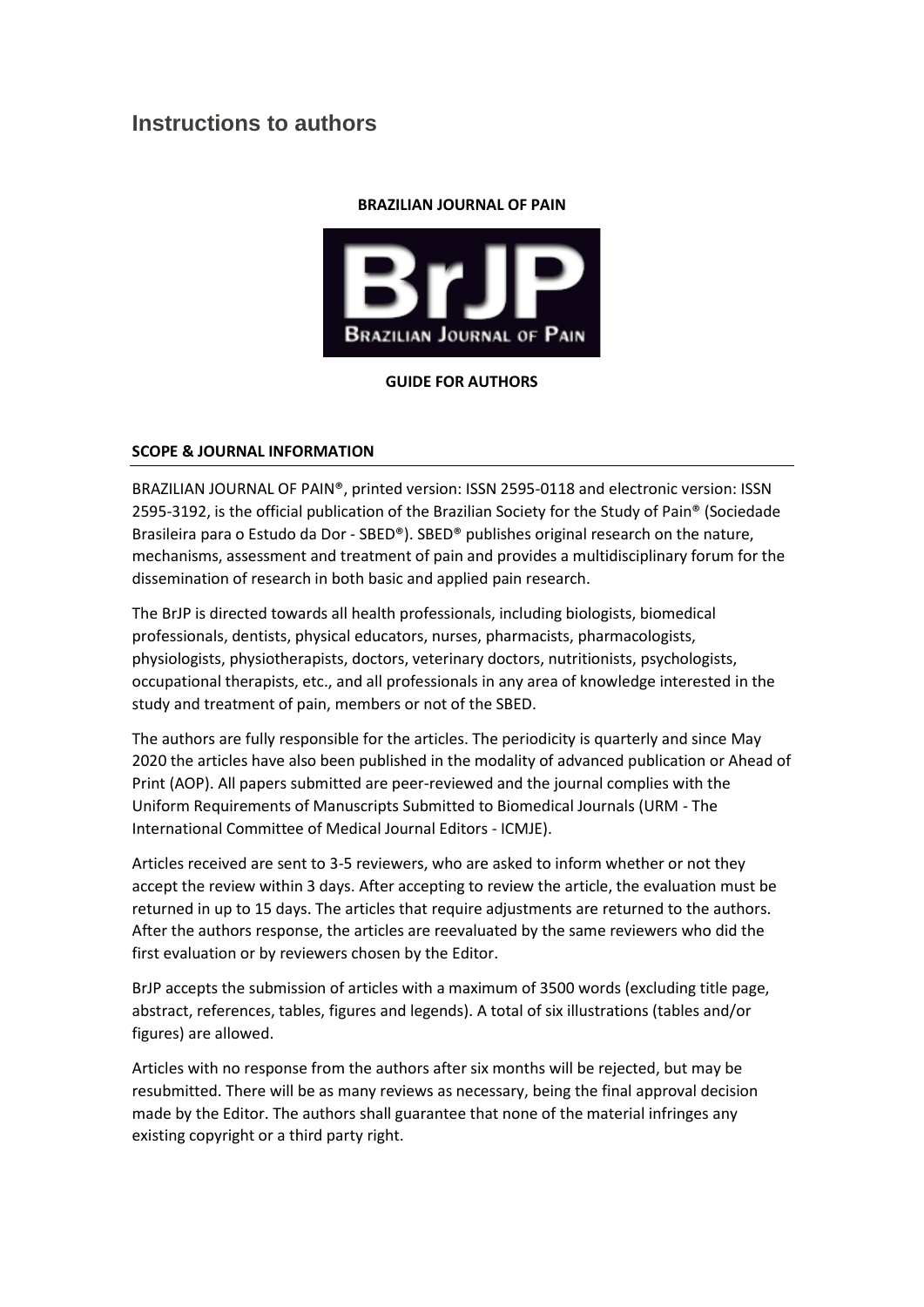BrJP follows the Editorial Policy Statements of the Council of Science Editors (CSE). Additional information on ethical aspects and misconduct can be found on the website [\(http://www.dor.org.br\)](http://www.dor.org.br/) and the online submission system. The evaluation process is very rigorous and anonymity between authors and reviewers is protected. The journal does not charge authors for the articles submission. Manuscripts submitted to the BrJP are subject to evaluation through tools in order to detect plagiarism, duplication or fraud, and whenever these situations are identified, the Editor will contact the authors and their institutions. If such situations are detected, authors should be prepared for an immediate refusal of the manuscript. If the Editor is not aware of this situation prior to publication, the following issue will bring a disclaimer. The authors will have open access through the <https://sbed.org.br/publicacoes-publicacoes-bjp> portal.

The BRAZILIAN JOURNAL OF PAIN web site can be found at [https://brjp.org.br/.](https://brjp.org.br/)

## **Contact details for submission**

All manuscripts must be submitted online at [https://www.gnpapers.com.br/brjp/default.asp.](https://www.gnpapers.com.br/brjp/default.asp) Questions may be directed to the Editorial Office a[t brjp-contato@dor.org.br.](mailto:brjp-contato@dor.org.br)

#### **INTRODUCTION**

#### **Conditions for submission**

The author: (1) assures that the manuscript is an original study that has not been previously published; (2) assures that the manuscript is not under consideration by any other publisher; (3) accepts full responsibility for the accuracy of all content, including findings, citations, quotations, and references contained within the manuscript; (4) releases and assigns all rights for the publication of the manuscript to the SBED and the publisher; (5) discloses in the acknowledgement section and on the title page any conflicts of interest related to the research or the manuscript; (6) discloses on the title page any previous presentation of the research, manuscript, or abstract; (7) \* assures that authorship has been granted only to those individuals who have contributed substantially to the research or manuscript; (8) discloses in the methods section of the manuscript that any investigation involving human subjects or the use of patient data for research purposes was approved by the committee on research ethics at the institution in which the research was conducted in accordance with the Declaration of the World Medical Association [\(www.wma.net\)](http://www.wma.net/) and that any informed consent from human subjects was obtained as required; (9) discloses in the methods section of the manuscript that any investigation involving animals for research purposes was approved by the animal care committee on research ethics at the institution; (10) attaches documents showing all relevant permissions to publish quotations, text, tables, or illustrations from copyrighted sources; (11) discloses in the manuscript references and/or table/figure footnotes the full citation and permission of the copyright owner as required.

The journal will only consider publication of work that includes information that is sufficient to permit replication by other laboratories. Manuscripts reporting data from novel chemical probes will not be considered unless the structure and pharmacological characterization,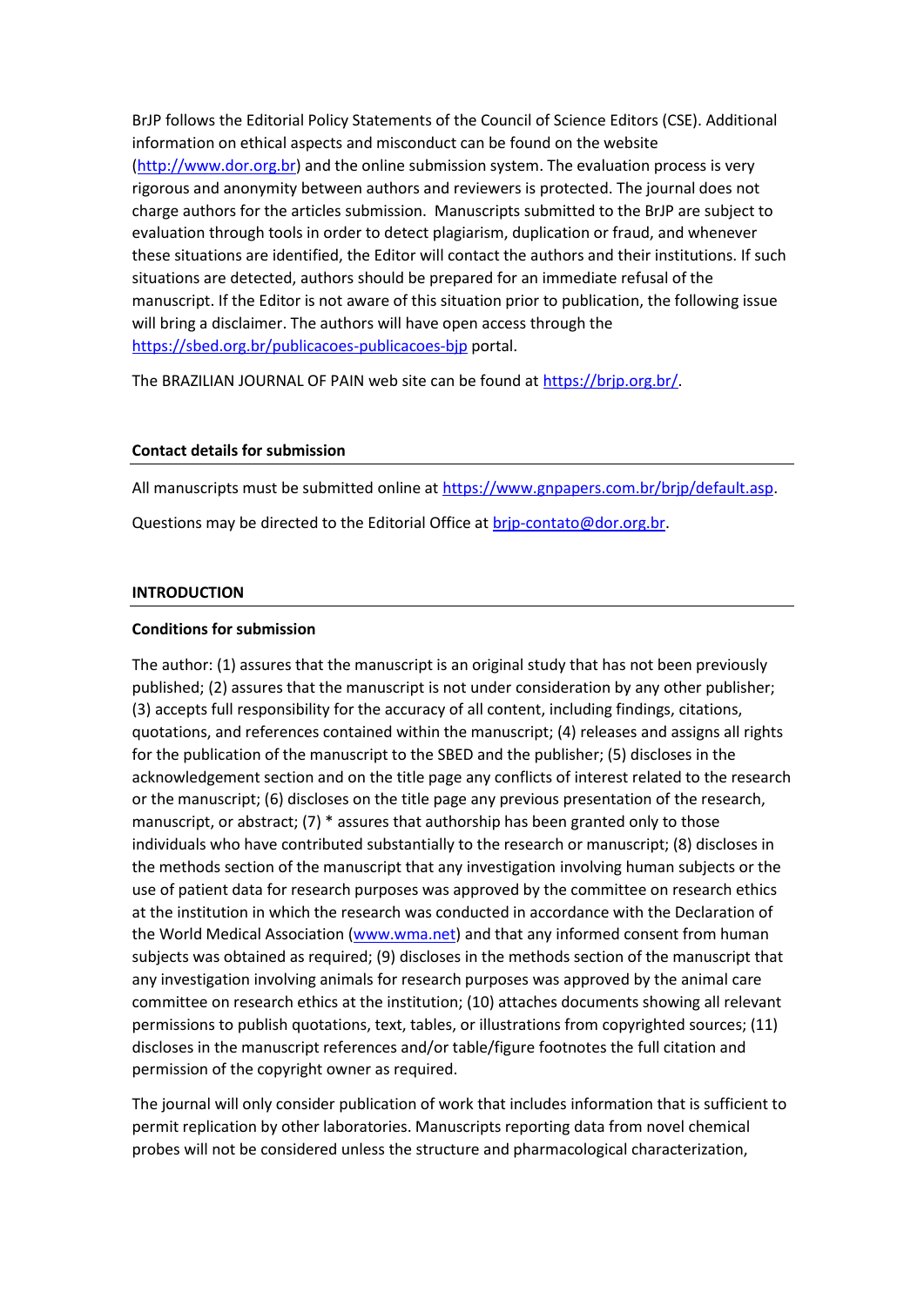including selectivity and relevant formulation, are reported or directly described in a prior peer-reviewed publication.

\*Authors' role: BrJP abides by the Authorship Criteria as set by the International Committee of Medical Journal Editors (ICMJE). Please visit http://www.icmje.org/index.html to review the criteria and determine whether contributors should be listed as authors or listed in the acknowledgements. Attributing authorship to those who do not meet the requirements set forth by the ICMJE is not acceptable. Similarly, it is unacceptable to exclude individuals meeting the requirements for authorship. Each person listed as an author is expected to have participated in the preparation of the manuscript in a significant way. Although BrJP endorses the ICMJE authorship requirements, the Editorial Board is not in a position to adjudicate disputed authorship issues. These must be resolved by the authors or by the institution responsible for the research. Should further guidance be needed, authors should consult the Committee on Publication Ethics (COPE) guidelines for authorship disputes at [https://bit.ly/3Ef2MJw.](https://bit.ly/3Ef2MJw)

## **SUBMISSION OF ARTICLES**

Articles should be submitted online through the platform [https://www.gnpapers.com.br/brjp/default.asp,](https://www.gnpapers.com.br/brjp/default.asp) including the Copyright Assignment document, available in the publications folder of the portal [https://sbed.org.br/publicacoes](https://sbed.org.br/publicacoes-publicacoes-bjp)[publicacoes-bjp,](https://sbed.org.br/publicacoes-publicacoes-bjp) duly signed by the author(s). A Submission Letter should be sent along with the manuscript's files, containing information regarding originality, conflict of interests, sponsoring sources, indication of thre potential reviewers, as well as confirmation that the article is not under evaluation by another journal and has not been previously published. This letter should also confirm that the article, if accepted, will be entitled to exclusive publication in the BrJP, and that it respects ethical aspects, in the case of studies involving animals or humans. The articles may be sent in Portuguese or English. The printed publication will be in Portuguese and the electronic publication in both Portuguese and English. Authors have the responsibility to declare conflict of interests in the manuscript itself, as well as to acknowledge financial support when appropriate. BrJP considers the duplicate or fragmented publication of the same research an ethical infraction and is careful in using mechanisms to find text similarities and detect plagiarism.

#### **SUBMISSION CHECKLIST**

In anticipation, you are invited to use this list to perform an initial verification and final review of your material before submitting it to the BrJP for consideration. Check the relevant section in these instructions for authors for more details.

Ensure that the following items are present in you files before submitting your manuscript:

Title page

• Title

• Abbreviated title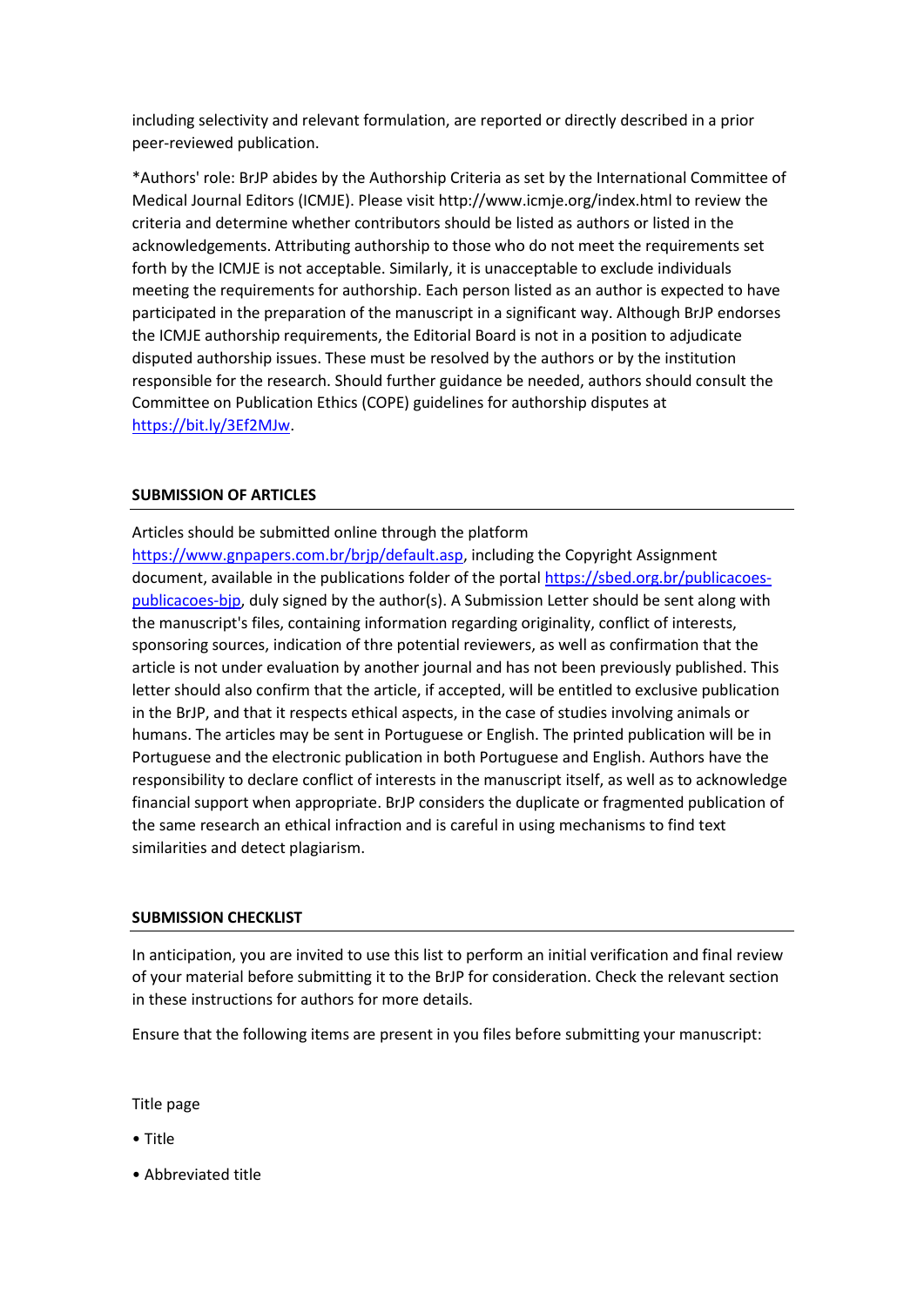• Key-words

• Complete name of authors, their affiliations (department, institution, city/state/country, email address) and ORCID numbers.

- Corresponding author with contact details: complete name and e-mail address
- Wordcount
- Declaration of conflict of interest

#### **Manuscript**

- Main text (according to guideline recommended in the section of 'type of study')
- Ethical information (number of approval, name of Ethics Committee, more information as needed)
- References (following standardized rules of BrJP)
- Figures (with legends, in grey scale, and appropriately cited in the text)
- Tables (with title, legends and/or footnotes, and appropriately cited in the text)
- Source of support
- Acknowledgment (people, institutions and/or funding agencies)
- Suplemental files (when needed)

#### **More verifications are recommended:**

- Manuscript has been 'spell checked' and 'grammar checked'
- Report guideline as indicated for any type of study was considered and presented at the end of the manuscript as a checklist
- All references mentioned in the Reference List are cited in the text, and vice versa

• Permission has been obtained for the use of copyrighted material from other sources (including the internet) or authors assume the responsability for elaborating all ilustrations contained in the manuscript

• A competing interests statement is provided, even if the authors have no competing interests to declare

- Journal policies detailed in this guide have been reviewed
- Referee suggestions and contact details (e-mail address) provided, based on journal requirements

#### **ETHICAL/LEGAL CONSIDERATIONS**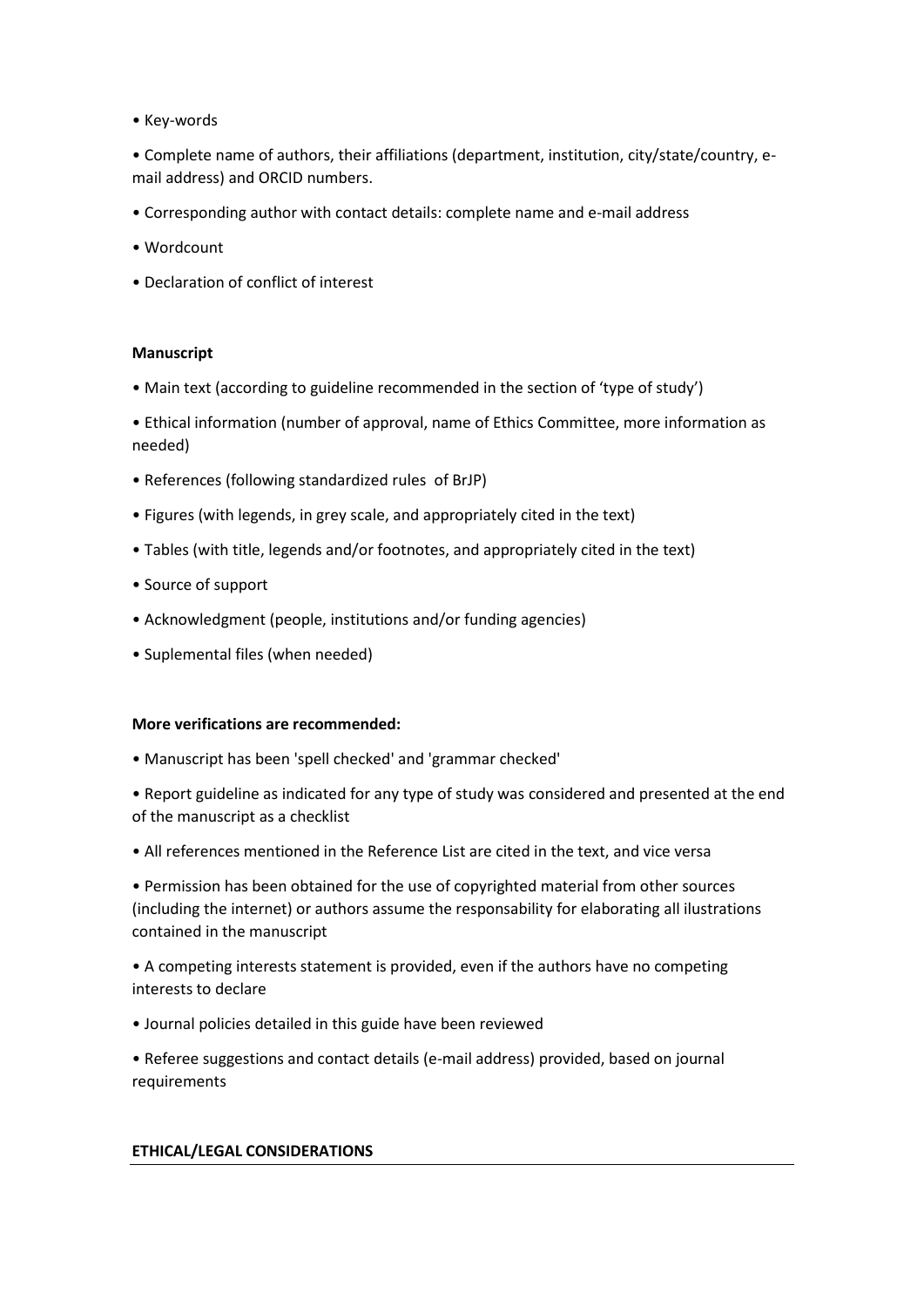#### **Author rights**

Authors keep the author rights and grant brjp magazine and SBED the right of first publication, and the work is simultaneously licensed under CC BY, which allows the sharing of work with recognition of the authorship of the work and initial publication in this journal. Upon acceptance of an article, the authors will be asked to complete a Journal Publishing Agreement to assign to the Brazilian Society for the Study of Pain (SBED) the copyright of the manuscript and any tables, illustrations or other materials submitted for publication as part of the manuscript in all forms and media (now known or later developed), worldwide, in all languages, for the full term of copyright, from when the article is accepted for publication. An email will be sent to the corresponding author confirming receipt of the manuscript along with a Publication Agreement form or a link to the online version of this agreement.

## **Authorship and changes to authroship**

All authors should have made substantial contributions to all of the following:

1. the conception and design of the study, or acquisition of data, or analysis and interpretation of data;

- 2. drafting the article or revising it critically for important intellectual contente;
- 3. final approval of the version to be submitted.

To recognize individual author contributions, reducing authorship disputes and facilitating collaboration, authors are required to mention the contribution(s) of each author in the title page based on CRediT (Contributor Roles Taxonomy) author statement. Main activities correspond to Conceptualization, Methodology; Software; Validation; Formal analysis; Investigation; Resources; Data Curation; Writing - Original Draft; Writing - Review & Editing; Visualization; Supervision; Project administration; Funding acquisition whose definition can be seen at [https://www.elsevier.com/authors/policies-and-guidelines/credit-author-statement.](https://www.elsevier.com/authors/policies-and-guidelines/credit-author-statement)

Authors are expected to consider carefully the list and order of authors before submitting their manuscript and provide the definitive list of authors at the time of the original submission. Any addition, deletion or rearrangement of author names in the authorship list should be made only before the manuscript has been published and only if approved by the journal Editor. To request such a change, the Editor must receive the following from the corresponding author: (a) the reason for the change in author list and (b) written confirmation (e-mail, letter) from all authors that they agree with the addition, removal or rearrangement. In the case of addition or removal of authors, this includes confirmation from the author being added or removed.

Requests that are not sent by the corresponding author will be forwarded by the Journal Manager to the corresponding author, who must follow the procedure as described above. Note that: (1) Journal Managers will inform the Journal Editors of any such requests and (2) publication of the accepted manuscript in an online issue is suspended until authorship has been agreed. Changes will only be done before the accepted manuscript is published in an online issue.

#### **Declaration of interest**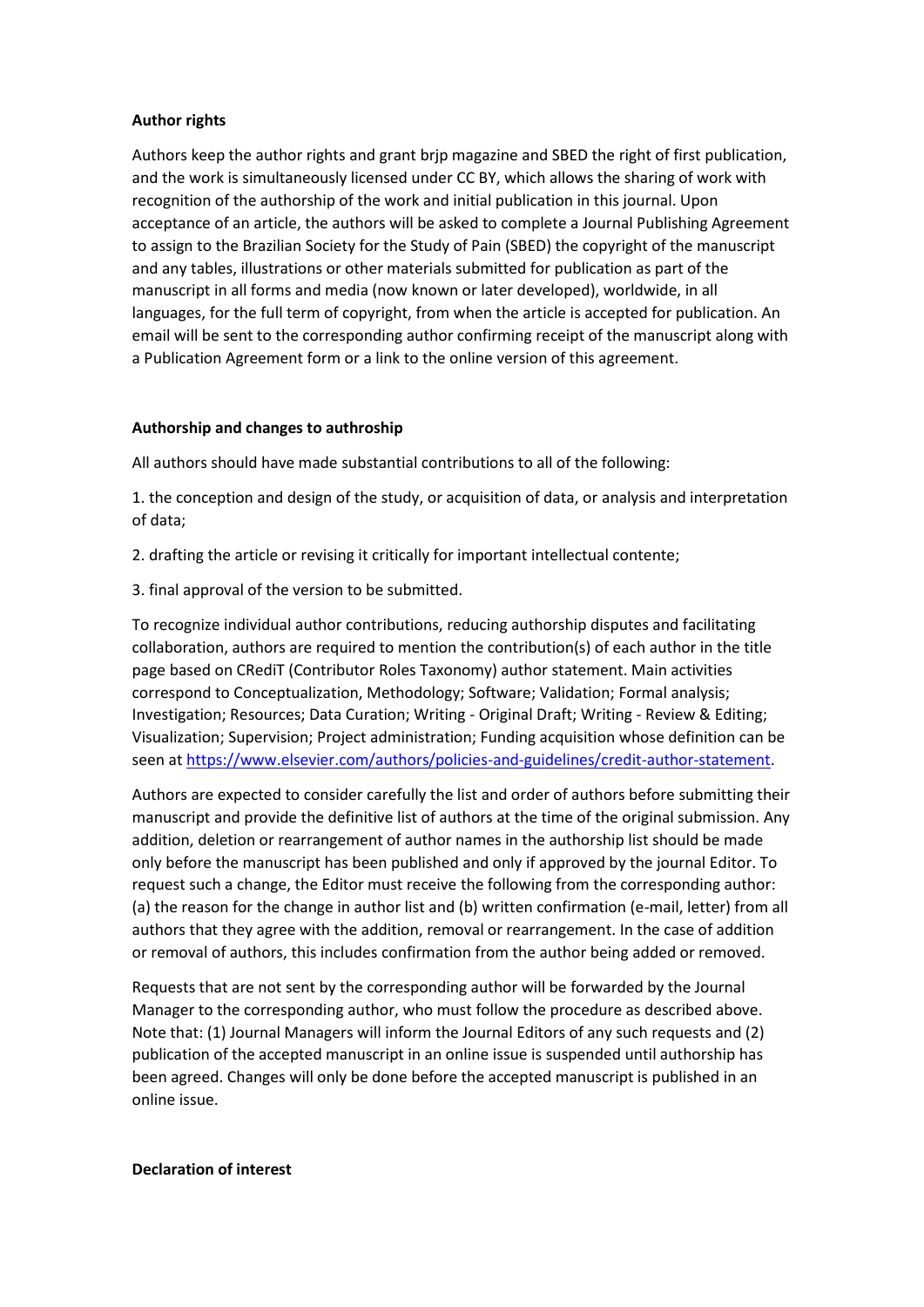All authors must disclose any financial and personal relationships with other people or organizations that could inappropriately influence (bias) their work. Examples of potential competing interests include employment, consultancies, stock ownership, honoraria, paid expert testimony, patent applications/registrations, and grants or other funding.

Authors must disclose any interests in two places:

1. A summary declaration of interest statement in the title page file (if double-blind) or the manuscript file (if single-blind). If there are no interests to declare, then please state this: 'Declarations of interest: none'. This summary statement will be ultimately published if the article is accepted.

2. Detailed disclosures as part of a separate Declaration of Interest form, which forms part of the journal's official records. It is important for potential interests to be declared in both places and that the information matches.

# **Verification of originality and validity of manuscript**

Submission of an article implies that the work described has not been published previously (except in the form of an abstract, a published lecture or academic thesis, see 'Multiple, redundant or concurrent publication' for more information), that it is not under consideration for publication elsewhere, that its publication is approved by all authors and tacitly or explicitly by the responsible authorities where the work was carried out, and that, if accepted, it will not be published elsewhere in the same form, in English or in any other language, including electronically without the written consent of the copyright-holder. To verify originality, your article may be checked by the originality detection service Crossref Similarity Check at [https://www.crossref.org/services/similarity-check/.](https://www.crossref.org/services/similarity-check/) Although the editors and referees make every effort to ensure the validity of published manuscripts, the final responsibility rests with the authors, not with BrJP, its editors, or the publisher.

#### **Role of the funding source**

You are requested to identify who provided financial support for the conduct of the research and/or preparation of the article and to briefly describe the role of the sponsor(s), if any, in study design; in the collection, analysis and interpretation of data; in the writing of the report; and in the decision to submit the article for publication. If the funding source(s) had no such involvement then this should be stated.

# **Copyright**

The copyright transfer agreement and the ICMJE Conflict of Interest forms should be filled out and be uploaded by the corresponding author at original submission. Coauthors are required to complete both forms at the revision stage. All authors are required to submit both a Clinical Trial Application (CTA) and an ICMJE Conflict of Interest Form. Once we have received all forms from all authors, your revision will be assigned to the editors. If you have questions about this process, please contact the editorial office at brjp@dor.org.br.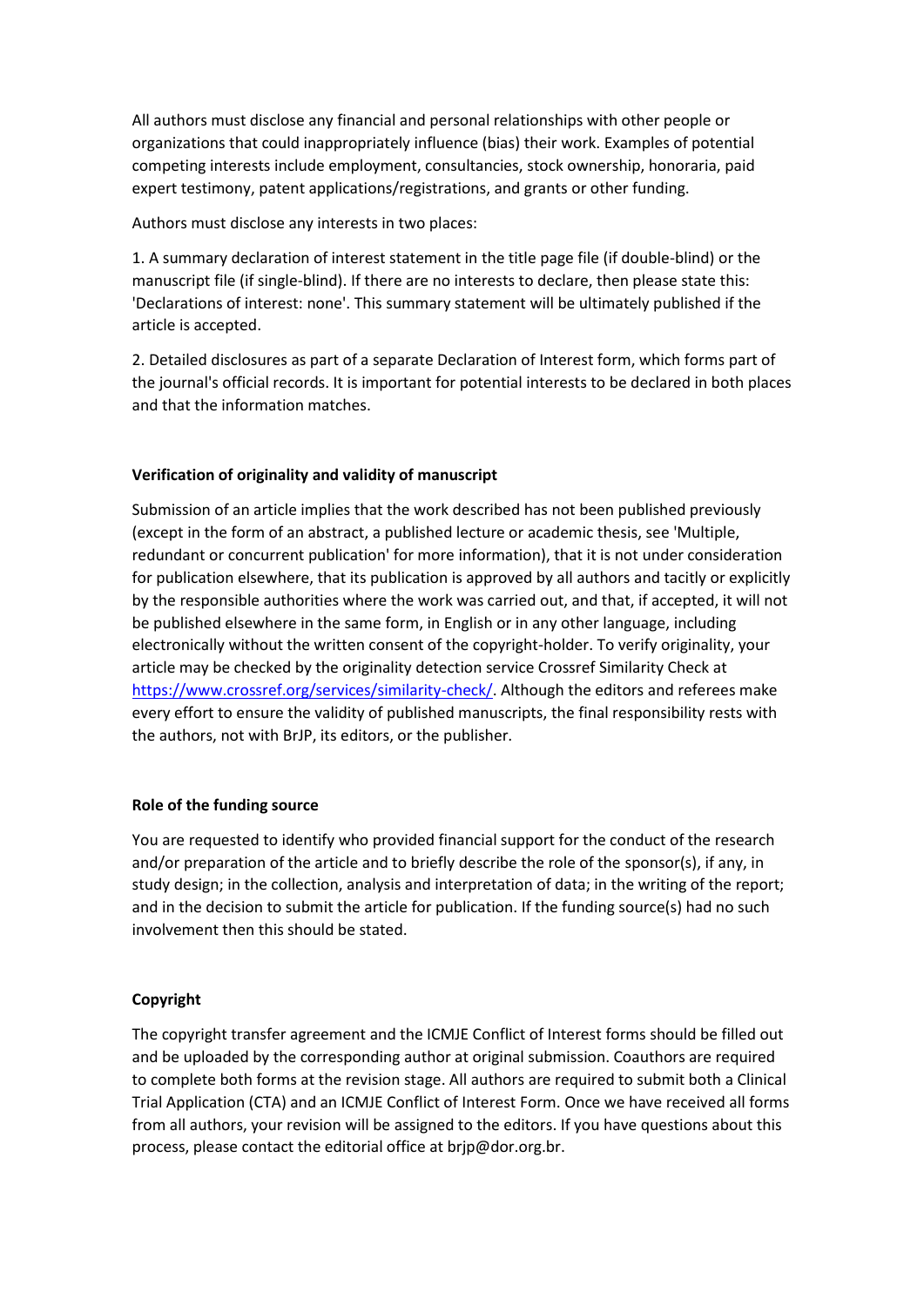## **Permissions**

Authors must submit written permission from the copyright owner (usually the publisher) to use direct quotations, tables, or illustrations that have appeared in copyrighted form elsewhere, along with complete details about the source.

#### **Informed consent and patient anonimity**

Studies on patients or volunteers require ethics committee approval and informed consent, which should be documented in the paper. Appropriate consents, permissions and releases must be obtained where an author wishes to include case details or other personal information or images of patients and any other individuals. Written consents must be retained by the author but copies should not be provided to the journal. Only if specifically requested by the journal in exceptional circumstances (for example if a legal issue arises), the author must provide copies of the consents or evidence that such consents have been obtained.

Unless authors have written permission from the patient (or, where applicable, the next of kin), personal details of any patient included in any part of the article and in any supplementary materials (including all illustrations and videos) must be removed before submission.

It is the author's responsibility to ensure that a patient's anonymity is carefully protected. For photographs, author(s) must obtain written and signed permission from the patient if the patient would be recognizable. Author(s) must state in their manuscript that informed consent was sought and granted.

It is also very important to make textual mention of the General Personal Data Protection Law (LGPD) [\(https://bit.ly/35r177b\)](https://bit.ly/35r177b), in na attempt to legally extend the protection of the research subject.

# **Ethics with laboratory animals**

All animal studies must comply with arrive guidelines (see 'type of studies' section) and should be carried out in accordance with the UK Animal Act (Scientific Procedures) (1986), EU Directive 2010/63/EU for animal experiments, National Guide of the Institutes of Health for the Care and Use of Laboratory Animals (NIH Publications No 8023), Federal Law No. 11,794/08 (Arouca Law), a Brazilian practice guideline for the care and use of animals for scientific and teaching purposes (DBPA). The authors should clearly indicate in the article that such guidelines were considered and followed. The sex of the animals should be indicated and, when and if applicable, the possible interference of sex in the results of the study.

#### **Use of inclusive language**

Inclusive language acknowledges diversity, conveys respect to all people, is sensitive to differences, and promotes equal opportunities. Content should: 1. make no assumptions about the beliefs or commitments of any reader; 2. contain nothing which might imply that one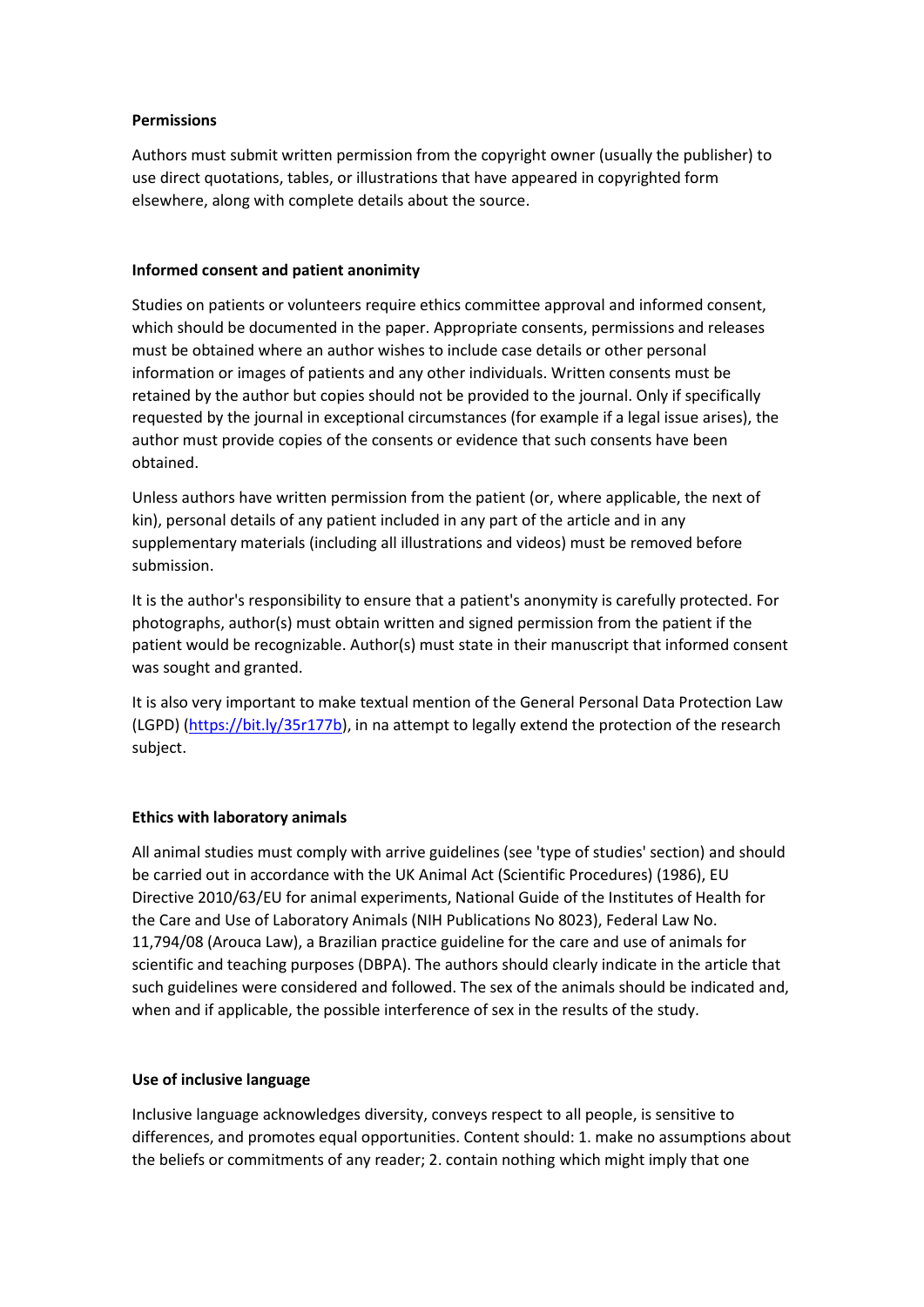individual is superior to another on the grounds of age, gender, race, ethnicity, culture, sexual orientation, disability or health condition; and 3. use inclusive language throughout.

Authors should ensure that writing is free from bias, stereotypes, slang, reference to dominant culture and/or cultural assumptions. We advise to seek gender neutrality by using plural nouns ("clinicians, patients/clients") as default/wherever possible to avoid using "he, she," or "he/she."

We recommend avoiding the use of descriptors that refer to personal attributes such as age, gender, race, ethnicity, culture, sexual orientation, disability or health condition unless they are relevant and valid. These guidelines are meant as a point of reference to help identify appropriate language but are by no means exhaustive or definitive.

#### **MANUSCRIPT PREPARATION**

BrJP accepts online submission of manuscripts through GNPapers. The site contains instructions and advice on how to use the system, guidance on the creation/scanning and saving of electronic art, and supporting documentation.

All manuscripts must be submitted online via GNPapers, at [https://www.gnpapers.com.br/brjp/default.asp.](https://www.gnpapers.com.br/brjp/default.asp)

If you have previously submitted to BrJP, you already have an account in the system and can use your same log in credentials or click on "Send Username/Password" if you do not recall your credentials to have them emailed to you. If you have never submitted to BrJP, see instructions for first-time users below.

**Editorial review.** The BrJP Editor-in-Chief, Josimari M. DeSantana, and Section Editors do the initial review of all submissions.

If you experience any problems with Editorial Manager or have any questions, please contact the Editorial Office by clicking on the 'Contact Us' link in the navigation bar or by emailing [brjp](mailto:brjp-contato@dor.org.br)[contato@dor.org.br.](mailto:brjp-contato@dor.org.br)

#### **PREPARING THE SUBMISSION**

#### **Double-blind review**

This journal uses double-blind review, which means the identities of the authors are concealed from the reviewers, and vice versa.

To facilitate this, please include a title page separately from the blinded manuscript.

**Title page** (with author details). In the title page, authors should included all author details, ORCID information (see<https://orcid.org/register> if you are not registered yet), correspongin author details, highlights. Please clearly indicate the given name(s) and family name(s) of each author and check that all names are accurately spelled. Present the authors' affiliation addresses (where the actual work was done) below the names. Indicate all affiliations with a superscript arabic numerals immediately after the author's name and in front of the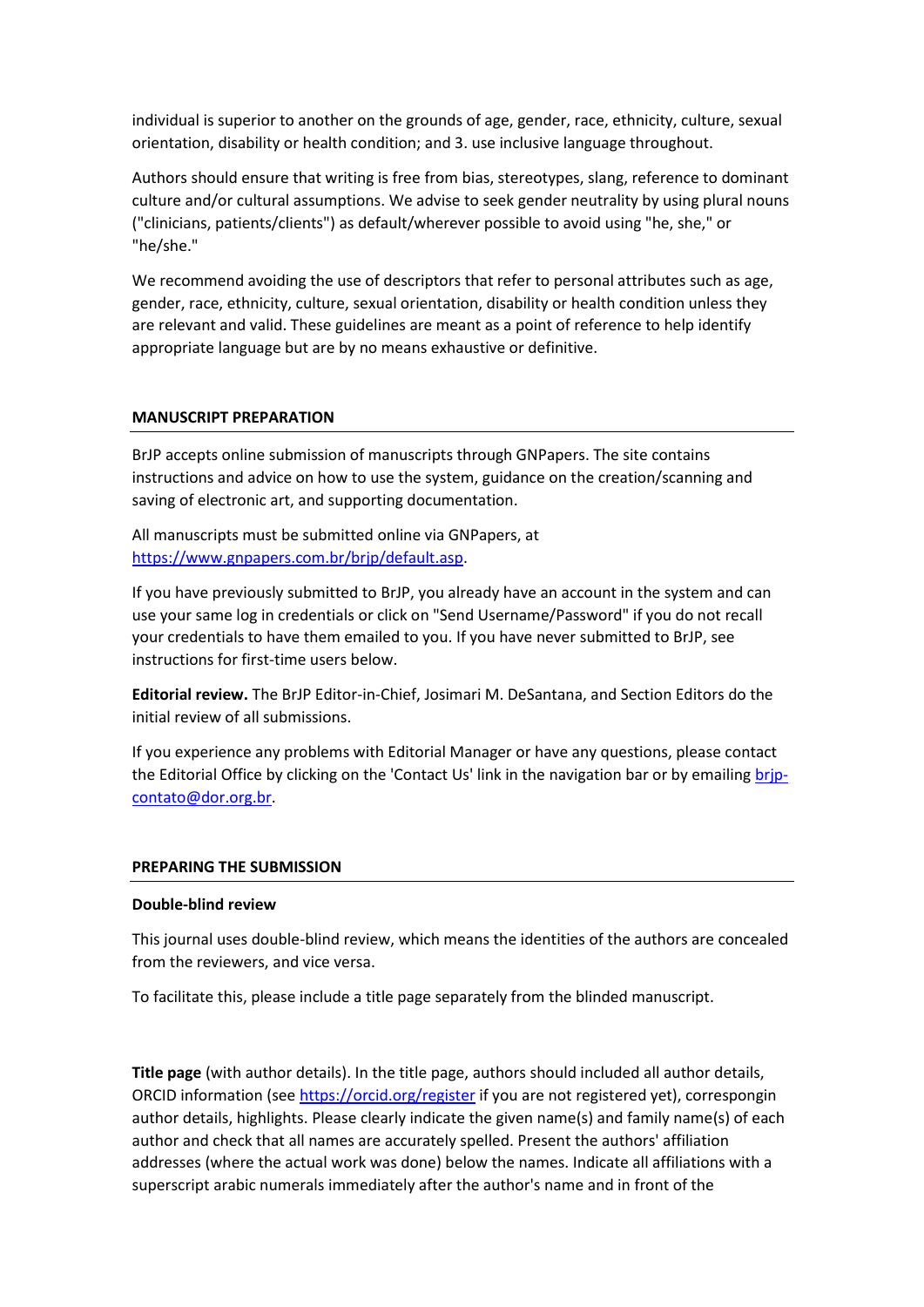appropriate address. Provide the full postal address of each affiliation, including the country name and, if available, the e-mail address of each author. Also, ORCID information should be informed for each author in a list.

**Corresponding author.** Clearly indicate who will handle correspondence at all stages of refereeing and publication, also post-publication. This responsibility includes answering any future queries about Methodology and Materials. Ensure that the e-mail address is given and that contact details are kept up to date by the corresponding author. Thus, authors need to provide information as follow: "Correspondence to 'author´s name' and 'email address'.

**Present/permanent address.** If an author has moved since the work described in the article was done, or was visiting at the time, a 'Present address' (or 'Permanent address') may be indicated as a footnote to that author's name. The address at which the author actually did the work must be retained as the main, affiliation address. Superscript lowered letters are used for such footnotes.

**ORCID.** ORCID (Open Researcher and Contributor ID) is a non-proprietary alphanumeric code for unique identification of scientists and their collaborators, providing persistent identity to humans, similar to what is created for content entities related to digital networks by digital object identifiers (DOIs). Your ORCID number must be entered on the title page. If you do not already have your ORCID, registration can be made i[n https://orcid.org/register.](https://orcid.org/register)

**Highlights.** Highlights are mandatory for this journal as they help to increase the discoverability of an article via search engines. They consist of a short collection of bullet points that capture the novel results of your research as well as new methods that were used during the study (if any). Highlights should be submitted in a separate page after the title page file. Please use 'Highlights' as a topic in the top of the page. Include 3 to 5 bullet points (maximum 85 characters, including spaces, per bullet point).

#### **MAIN STRUCTURE OF ORIGINAL ARTICLES**

**Blinded manuscript** (no author details): main body of the paper (including references, figures, tables and any acknowledgements) should not include any identifying information, such as authors' names or affiliations.

**Abstract.** Abstracts should bring the main important information from the manuscript. Like the paper itself, abstracts should include all of the IMRaC elements: Introduction, Methods, Results, and Conclusion. Initially, on the introduction, authors should provide a broad overview of the entire study, write out the hypothesis or research question or problem it attempts to solve and why the reader should be interested. Two to three phrases may be enough to highlight the main idea, followed by the objective. Then, the methods section must inform the type of study, the procedure for collecting data, including descriptions of variables,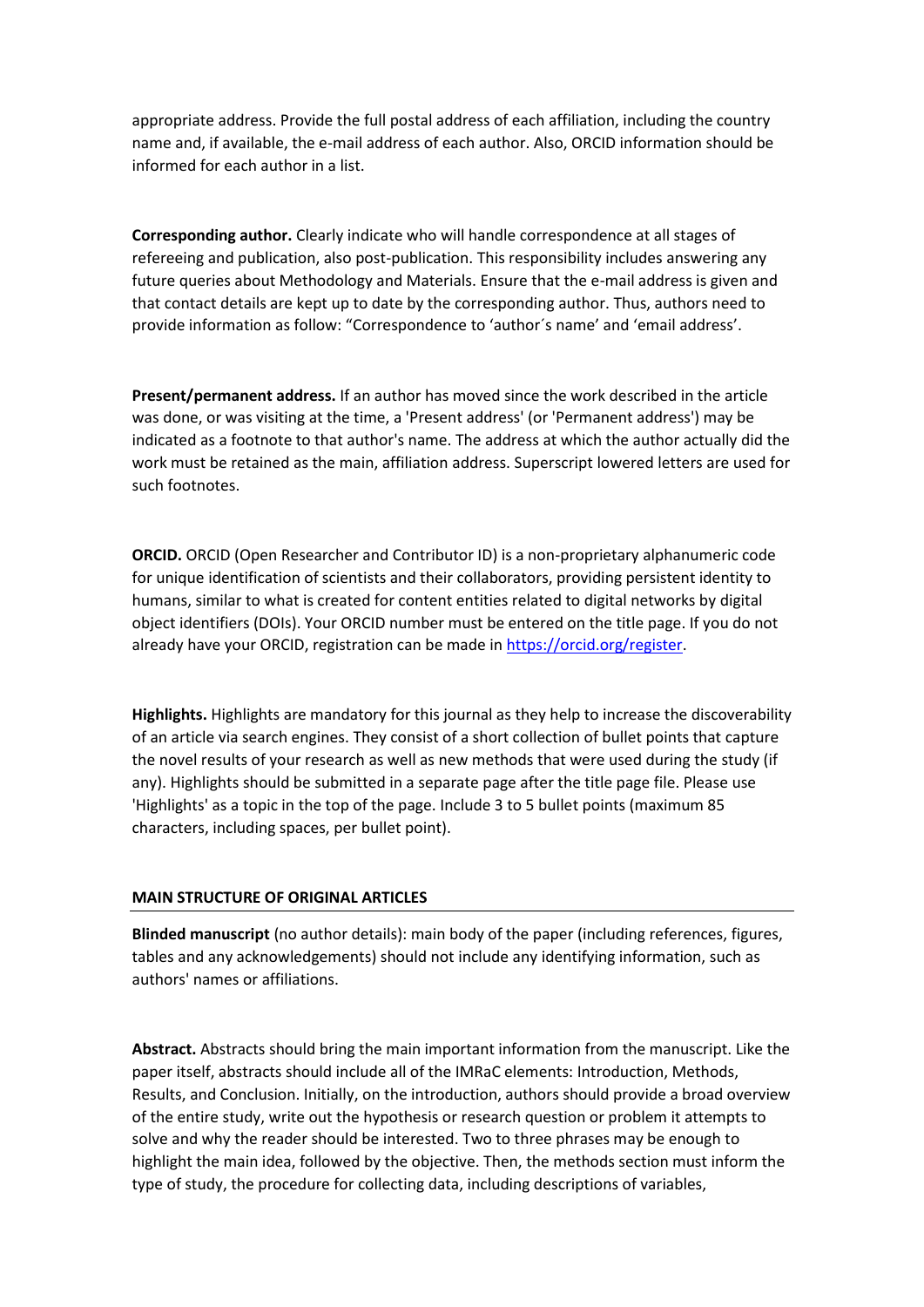instruments, software, or participants / groups of participants. Timeline measurements and analytical methods should also be presented. Main results should be presented, comparing groups when necesssary, and presenting values between parenthesis. The discussion section explains the ultimate conclusion and its ramifications. The discussion section often goes beyond the scope of the project itself, including the implications of the research or what it adds to its field as a whole.

**Key-words.** Immediately after the abstract, provide a maximum of 6 keywords, using American spelling and avoiding general and plural terms and multiple concepts (avoid, for example, 'and', 'of'). Be sparing with abbreviations: only abbreviations firmly established in the field may be eligible. These keywords will be used for indexing purposes. Preferably, key-words must be selected from MeSH Database at [https://www.ncbi.nlm.nih.gov/mesh.](https://www.ncbi.nlm.nih.gov/mesh)

**Introduction.** In this section, authors must sucintamente descrever o escopo e o conhecimento prévio baseado em evidência (state of the art) para o delineamento da pesquisa, tendo como base referências bibliográficas relacionadas ao tema, preferencialmente mais recentes conforme possível. Adicionalmente, a lacuna de conhecimento ou o problema em questão deve ser apresentado. Ao final, deve incluir o objetivo da pesquisa de forma clara e a relevância do assunto estudado.

**Methods.** Specific information about methods can be seen in the section of "Types of Article once each type of manuscript requires disctinct items. We must reinforce that report guidelines must be used to any type of article.

**Results.** devem ser descritos de forma objetiva, elucidados por figuras e tabelas quando necessário. Incluir análises realizadas e seus resultados.

**Discussion.** In this section, authors must discuss their results and three different phases to each conjunct of findings should be considered: interpretation of results, use of previous publication to confirm or refute findings and considerations of authors to each topic discussed. Previous information must be appropriately cited. Discussion can be optionally divided into subchapters. Limitations of the study, clinical implications (always when adequate), information about the importance / relevance, and perspectives for future researches are mandatoryly required.

**Conclusion.** Conclusions must be concise and directly repond to the objectives of the study. No extra commentaries are needed.

**Acknowledgments.** Collate acknowledgements in a separate section at the end of the article before the references and do not, therefore, include them on the title page, as a footnote to the title or otherwise. List here those individuals who provided help during the research (e.g., providing language help, writing assistance or proof reading the article, etc.).

**Formatting of funding sources.** List funding sources in this standard way to facilitate compliance to funder's requirements:

Funding: This work was supported by the xxxxxxxxxxx [grant numbers xxxx, yyyy]; yyyyyyyyyy [grant number yyyyyyyyy].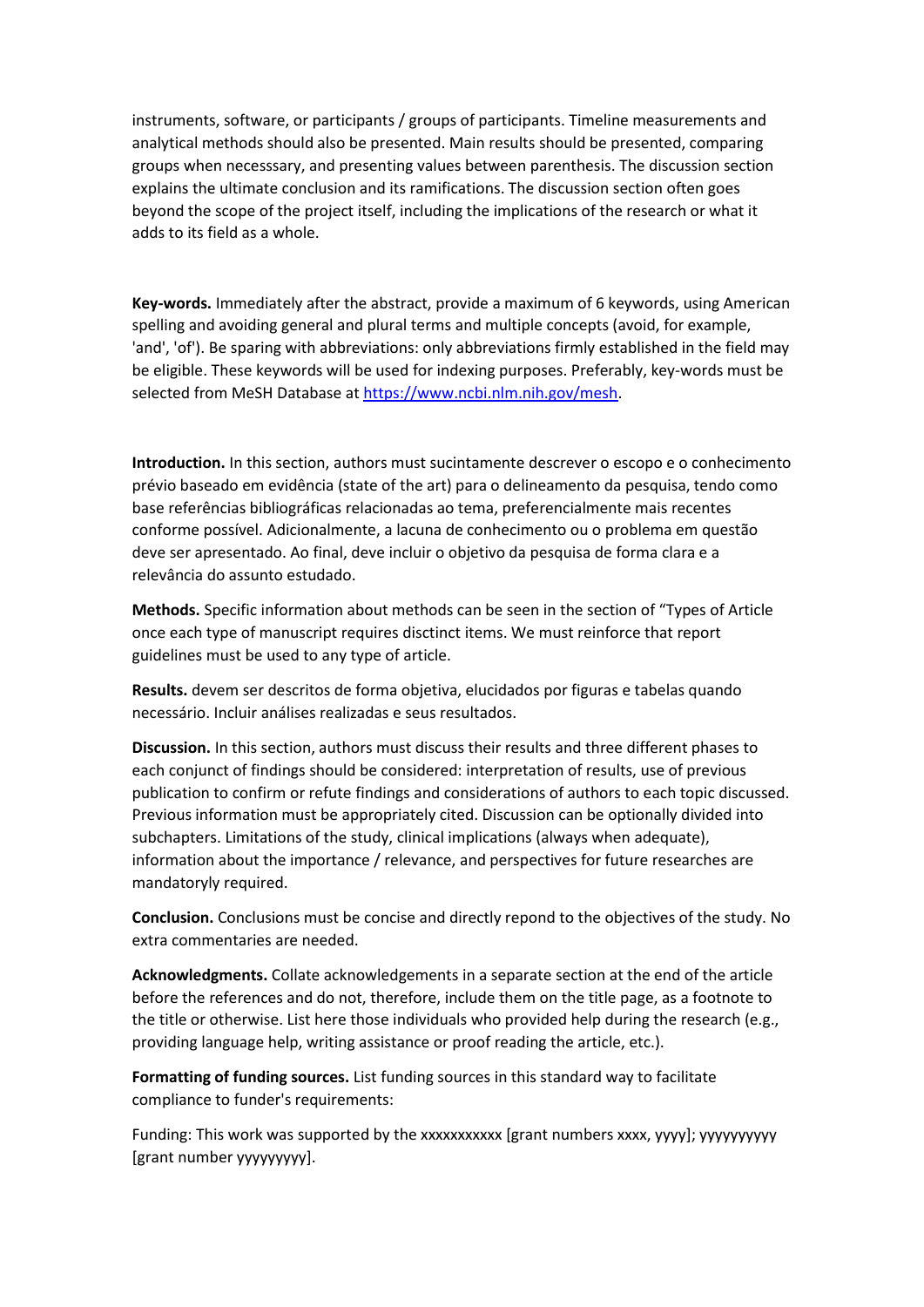It is not necessary to include detailed descriptions on the program or type of grants and awards. When funding is from a block grant or other resources available to a university, college, or other research institution, submit the name of the institute or organization that provided the funding.

If no funding has been provided for the research, please include the following sentence:

This research did not receive any specific grant from funding agencies in the public, commercial, or not-for-profit sectors.

**References.** References must follow Vancouver style [\(http://www.icmje.org\)](http://www.icmje.org/).

**Figures and Tables.** They must be sent in the same file of the main manuscript just after references inserting break page between them.

#### **More information:**

**Summary.** When completing the submission process of their manuscript, authors must enter the text in Portuguese and English in a specific field on the platform, followed by the descriptors (from 3 to 6, which must be included in the Descriptors in Health (DeCs) or MeSH Database.

**Style.** Pattern manuscript style after the American Medical Association Manual of Style (10th edition). Stedman's Medical Dictionary (27th edition) and Merriam Webster's Collegiate Dictionary (10th edition) should be used as standard references.

Keep the layout of the text as simple as possible. Most formatting codes will be removed and replaced on processing the article. In particular, do not use the word processor's options to justify text or to hyphenate words. However, do use bold face, italics, subscripts, superscripts etc.

Refer to drugs and therapeutic agents by their accepted generic or chemical names, and do not abbreviate them. Use code numbers only when a generic name is not yet available. In that case, supply the chemical name and a figure giving the chemical structure of the drug.

Capitalize the trade names of drugs and place them in parentheses after the generic names. Also, capitalize all equipments and apparatus used in the methods section. To comply with trademark law, include the name and location (city and state and country) of the manufacturer of any equipment mentioned in the manuscript followed by the symbol. Use the metric system to express units of measure and degrees Celsius to express temperatures, and use SI units rather than conventional units.

It is important that the file be saved in the native format of the word processor used. The text should be in single-column format.

When preparing tables, if you are using a table grid, use only one grid for each individual table and not a grid for each row. If no grid is used, use tabs, not spaces, to align columns. The electronic text should be prepared in a way very similar to that of conventional manuscripts. Note that source files of figures, tables and text graphics will be required whether or not you embed your figures in the text. To avoid unnecessary errors you are strongly advised to use the 'spell-check' and 'grammar-check' functions of your word processor.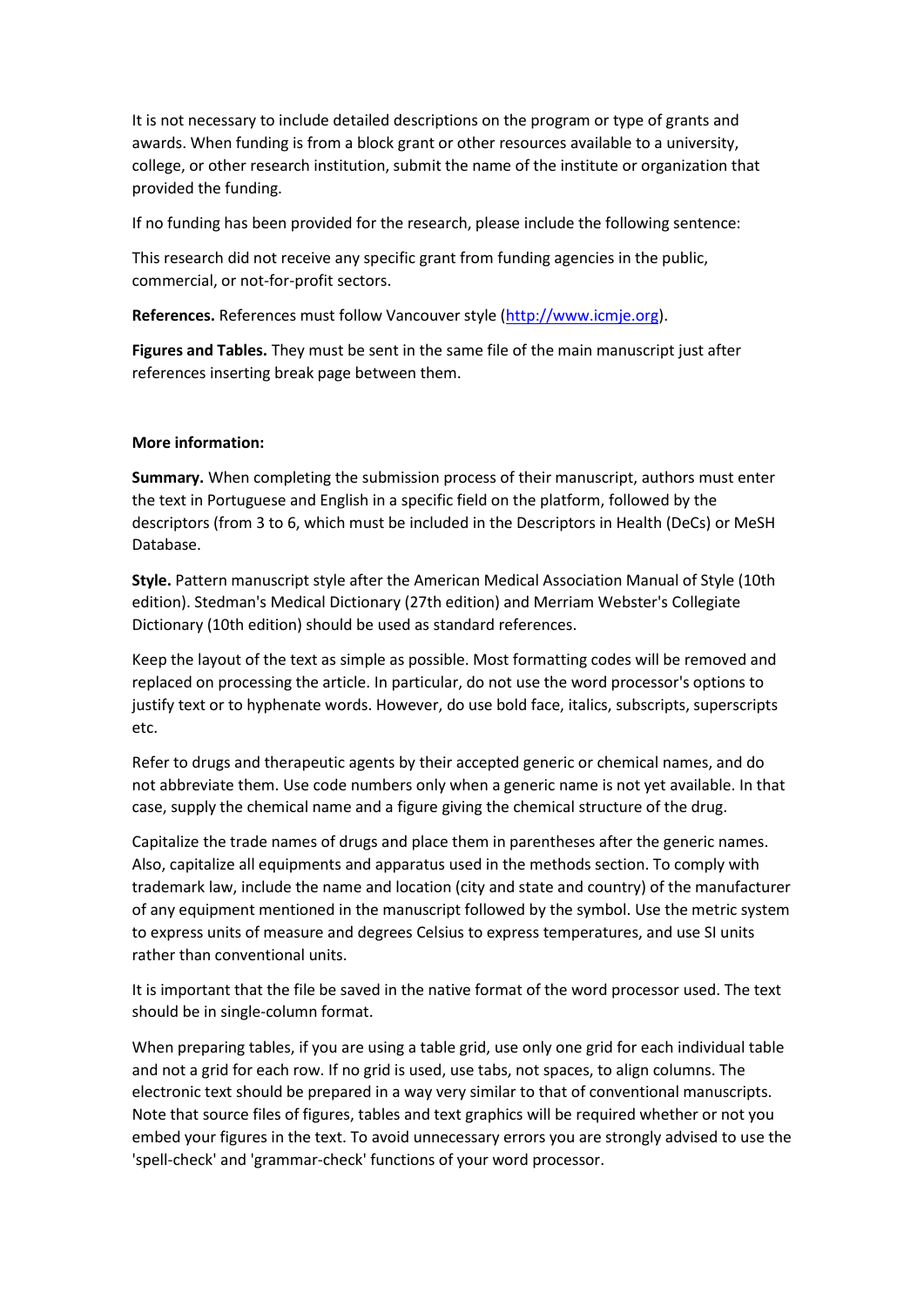**Math formulae.** Please submit math equations as editable text and not as images. Present simple formulae in line with normal text where possible and use the solidus (/) instead of a horizontal line for small fractional terms, e.g., X/Y. In principle, variables are to be presented in italics. Powers of e are often more conveniently denoted by exp. Number consecutively any equations that have to be displayed separately from the text (if referred to explicitly in the text).

**Footnotes.** Footnotes should be used sparingly. Number them consecutively throughout the article. Many word processors can build footnotes into the text, and this feature may be used. Otherwise, please indicate the position of footnotes in the text and list the footnotes themselves separately at the end of the article. Do not include footnotes in the Reference list.

**Reference style.** Submissions should adhere to the BrJP® reference style, full details of which can be found in the information provided for each article type under section "Article Types" above. Authors are highly recommended to manage theirs references by using softwares such as Endnote, Mendeley or Zotero.

Cite literature references in the text should be presente as a superscript number as follows: "Pain pain pain pain pain pain pain pain<sup>4</sup>." For multiple references in the text, please use the format "Pain pain pain pain pain pain pain pain<sup>4,5</sup>." or "Pain pain pain pain pain pain pain pain<sup>4-</sup>  $7,10$ ." (with a comma and no spaces).

‐ All references cited in the text must be listed at the end of the paper. They should be numbered, double spaced, and arranged alphabetically by first author last name.

‐ All authors must be listed in the references; the use of et al. is not acceptable.

‐ Journal titles should be abbreviated according to the National Library of Medicine's Index Medicus. Please refer to the NLM website's FAQ on how to find Index Medicus journals: [www.nlm.nih.gov/services/aim.html.](http://www.nlm.nih.gov/services/aim.html)

‐ Unpublished data, personal communications, abstracts that cannot be retrieved by casual readers (e.g., meeting abstracts that require logging into a members-only site), and other inaccessible materials should not be listed as references. Unpublished materials may be cited in parentheses within the text.

**Figures.** BrJP has strict guidelines on image quality. You must ensure your figures follow these rules. Failure to supply files in the format specified below will result in the images being returned to you for re-formatting. This may lead to an associated delay in the review and publication of your manuscript.

#### A) Creating Digital Artwork

Learn about the publication requirements for Digital Artwork: http://links.lww.com/ES/A42

Create, Scan and Save your artwork and compare your final figure to the Digital Artwork Guideline Checklist (below).

Upload each figure to Editorial Manager in conjunction with your manuscript text and tables.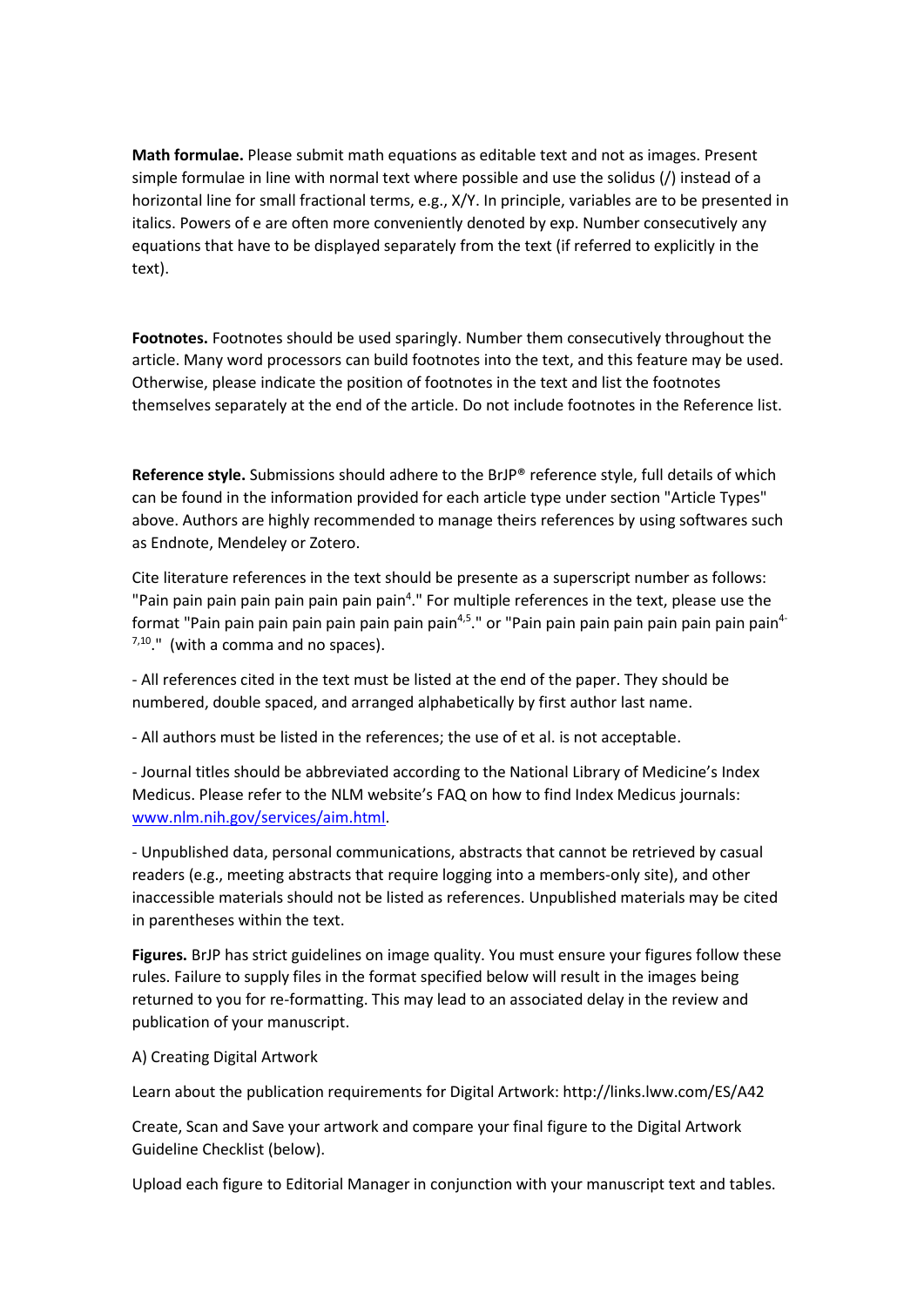#### B) Digital Artwork Guideline Checklist

Here are the basics to have in place before submitting your digital art to BrJP:

Artwork should be saved as TIFF, PDF, Word Doc, PPT, or EPS files.

Artwork is created as the actual size (or slightly larger) it will appear in the journal. (To get an idea of the size images should be when they print, study a copy of the journal to which you wish to submit. Measure the artwork typically shown and scale your image to match.)

Crop out any white or black space surrounding the image.

Diagrams, drawings, graphs, and other line art must be vector or saved at a resolution of at least 1200 dpi. If the art is created in an MS Office program, convert to a hi-res PDF. If the PDF creation process is unifamiliar, then submit the MS Office doc.

Photographs, radiographs and other halftone images must be saved at a resolution of at least 300 dpi.

Photographs and radiographs with text must be saved as postscript or at a resolution of at least 600 dpi.

Each figure must be saved and submitted as a separate file by using sequential numbers. Figures should not be embedded in the manuscript text file.

#### General points:

- Make sure you use uniform lettering and sizing of your original artwork.
- Embed the used fonts if the application provides that option.
- Aim to use the following fonts in your illustrations: Arial, Courier, Times New Roman, Symbol, or use fonts that look similar.
- Number the illustrations according to their sequence in the text, consecutively in your manuscript.
- Number figures in the figure legend in the order in which they are discussed.
- Use a logical naming convention for your artwork files.
- Provide captions to illustrations separately.
- Size the illustrations close to the desired dimensions of the published version.
- Submit each illustration after reference section in the manuscript file.
- Ensure that color images are accessible to all, including those with impaired color vision.

#### Please do not:

• Supply files that are optimized for screen use (e.g., GIF, BMP, PICT, WPG); these typically have a low number of pixels and limited set of colors.

• Supply files that are too low in resolution.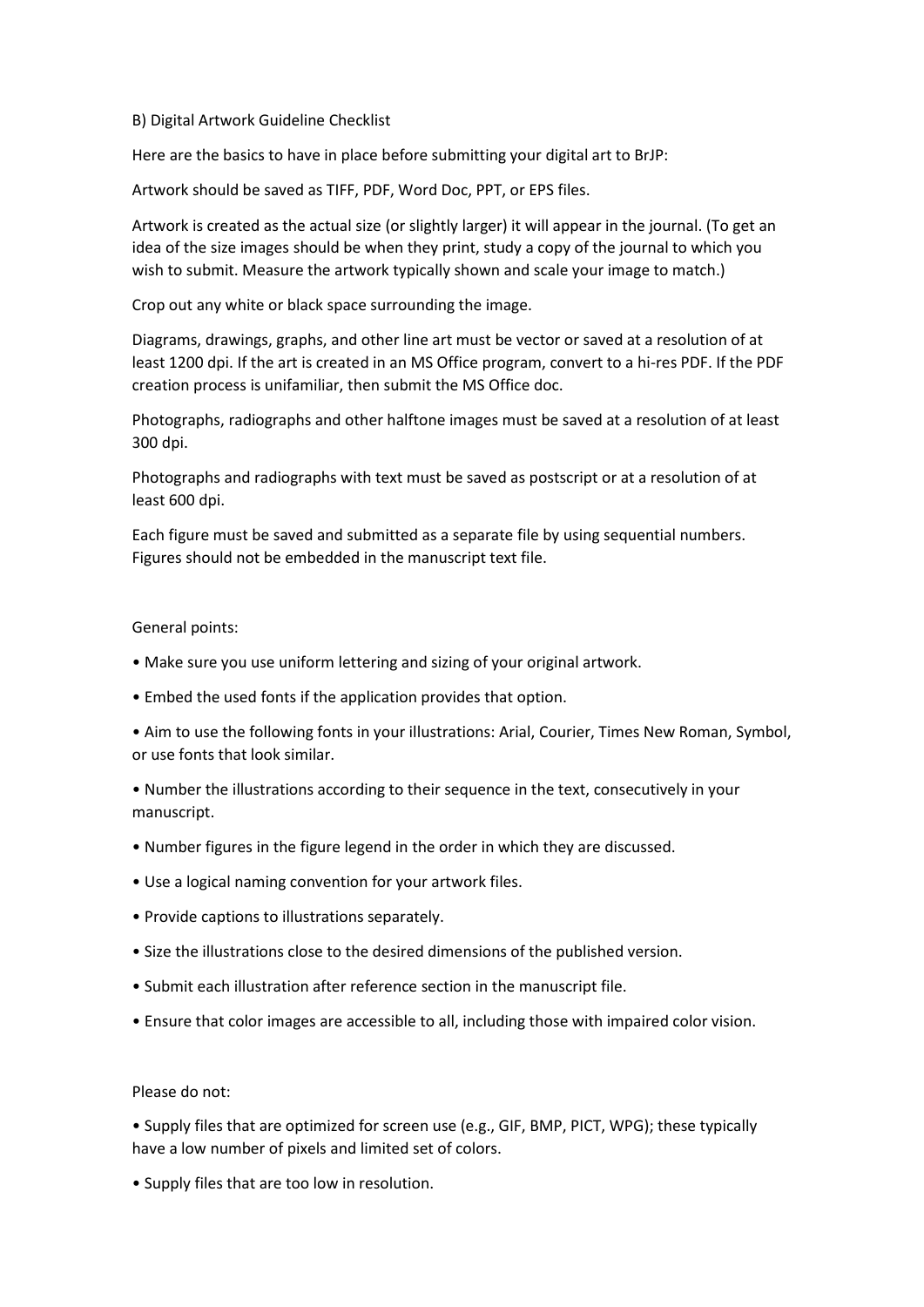• Submit graphics that are disproportionately large for the content.

**Color figures.** All figures will appear in a grey scale in both online and printed versions, according submitted by authorors and approved by the editotrial board/reviewers.

**Figure legends.** Legends must be submitted for all figures. Provide each illustration with a title and an explanatory legend. The title should be part of the legend; do not reproduce the title and legend on the figure itself. They should be brief and specific and appear on a separate manuscript page after the references in the same file. Each legend should begin with a brief statement that identifies the figure. Each legend should be numbered consecutively with Arabic numerals (i.e., Fig. 1, Fig. 2, etc.), and should begin with the number of the illustration to which they refer. Explain all symbols and abbreviations used in the figure. Use scale markers in the image for electron micrographs and indicate the type of stain used for tissue, if this is the case.

**Tables.** Tables can be included within the manuscript document on a separate manuscript page after the references in the same file. Do not upload images of tables. All tabular matter must be editable (in Word). An image of a table, such as a scan, is not acceptable for publication. Tables, with their captions and legends, should be intelligible with minimal reference to the text. Tables of numerical data should each be typed (double spaced) on a separate page, numbered in sequence with Arabic numerals (i.e., Table 1, Table 2, etc.), provided with a title/heading, and referred to in the text as Table 1, Table 2, etc. Provide a detailed description of its contents and any footnotes below the body of the table.

**Social media promotion of individual articles.** At the revision stage, authors will be asked to enter a question at re-submission to be used for social media purposes. Please compose a question for which your paper's subject, topic, or title is an answer. We will take your question, attach your paper's web address, and use it for SBED´s social media promotion. Example of author composed question: What is the relationship between pain and fear in fibromyalgia patients? The answer is the title of author´s paper, such as in this example "Fear is a predictor to increase pain in fibromyalgia patients," which the BrJP® editorial office will translate to a bit.ly URL (a shortened web address) and attach it to the question. The final product, the question, and the shortened web address, is the message we will promote on social media, to boost awareness and drive traffic to the published content. What everyone will see on social media: What is the relationship between pain and fear in fibromyalgia patients? <http://bit.ly/vvXvxV,> for example.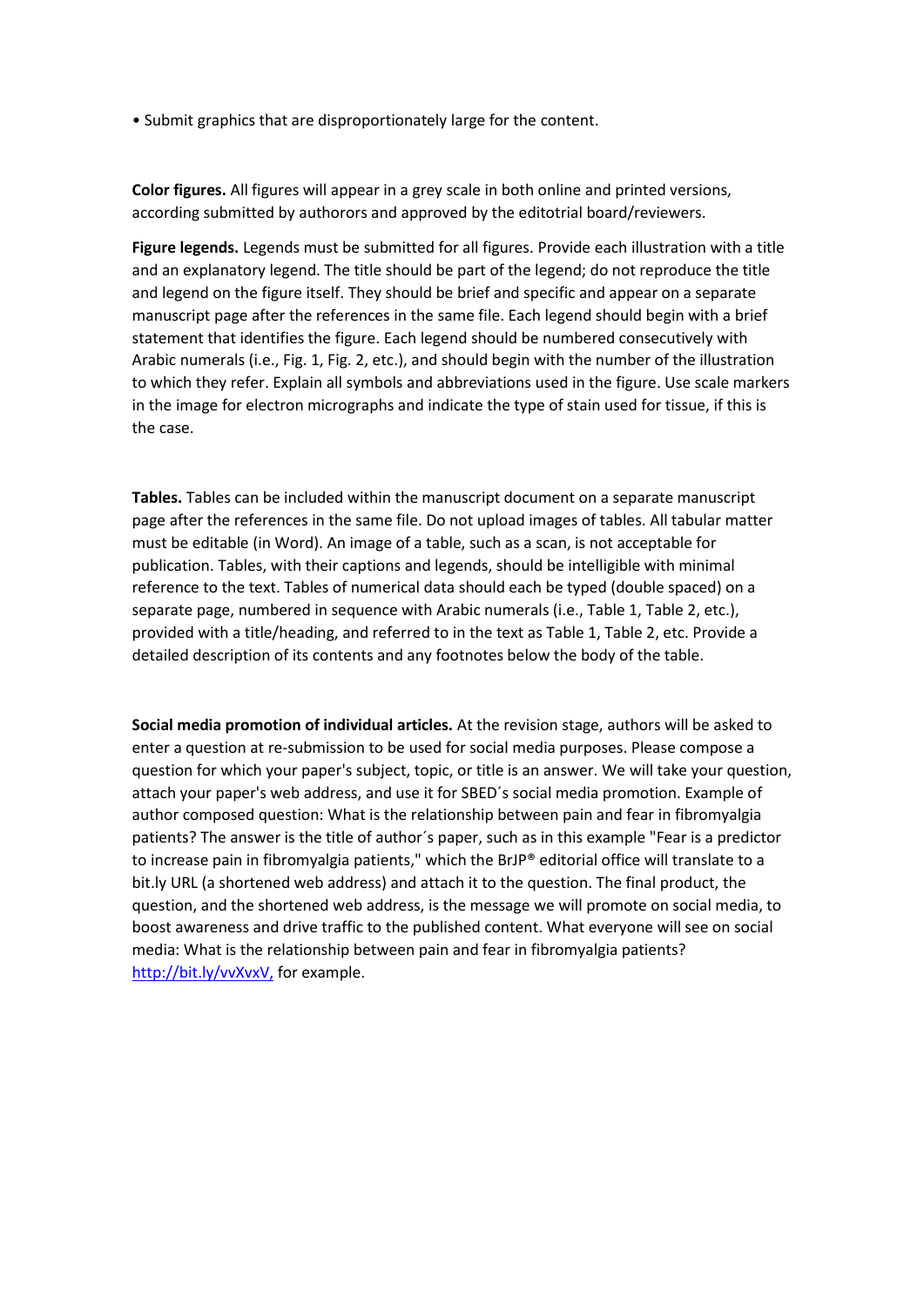#### **ARTICLE TYPES**

The journal will only consider publication of work that includes information that is sufficient to permit replication by other laboratories or groups. Manuscripts reporting data from novel chemical probes will not be considered unless the structure and pharmacological characterization, including selectivity and relevant formulation, are reported or directly described in a prior peer-reviewed publication.

Brazilian Journal of Pain (BrJP) publishes original research articles, reviews, and brief communications on topics related to distinct areas of pain.

Our Editorial Board is committed to disseminate high-quality research in the field of pain.

BrJP follows principles of publication ethics included in the code of conduct of the Committee on Publication Ethics (COPE).

BrJP accepts submission of manuscripts with up to 4,000 words (excluding title page, abstract, references, tables, figures and legends). Information contained in any appendices will be included in the total number of words allowed for publication.

A total of six (6) either tables and/or figures is allowed.

The following types of study can be considered for publication, if directly related to the journals scope. Click on the article type to see details on manuscript formatting.

The below article types are considered for publication in BrJP.

a) **Intervention studies** (clinical trials): studies that investigate the effect(s) of one or more treatment interventions on outcomes directly related to pain. World Health Organization defines a clinical trial as any research study that prospectively allocates human participants to one or more health-related interventions to evaluate the effect(s) on health outcome(s). Clinical trials include single-case experimental studies, case series, nonrandomized controlled trials, and randomized controlled trials.

Randomized clinical trials (RCTs) must follow Consolidated Standards of Reporting Trials (CONSORT) available at [http://www.consort-statement.org/.](http://www.consort-statement.org/) In the manuscript, authors must provide the CONSORT Checklist and the CONSORT Flow Diagram which illustrates the progress of patients through the trial, including all phases, at the endo f the manuscript in the same file.

Registration of clinical trials Registration in a public trials registry is a condition for publication of clinical trials in this journal in accordance with International Committee of Medical Journal Editors recommendations. Trials must register at or before the onset of patient enrolment. Clinical trial registration number should be included at the end of the abstract of the article. A clinical trial is defined as any research study that prospectively assigns human participants or groups of humans to one or more health-related interventions to evaluate the effects of health outcomes.

Moreover, CONSORT-Abstract must be used in an attempt that authors provide a minimum list of itens in the abstract section (see [https://bit.ly/3OG1IUS\)](https://bit.ly/3OG1IUS). For the RCTs, title must consider information from the PICOT strategy (P: population; I: intervention: C: comparation; O: outcome; T: time).

RCTs must provide registration that satisfies the requirements of the International Committee of Medical Journal Editors (ICMJE), e.g.<http://clinicaltrials.gov/> and / or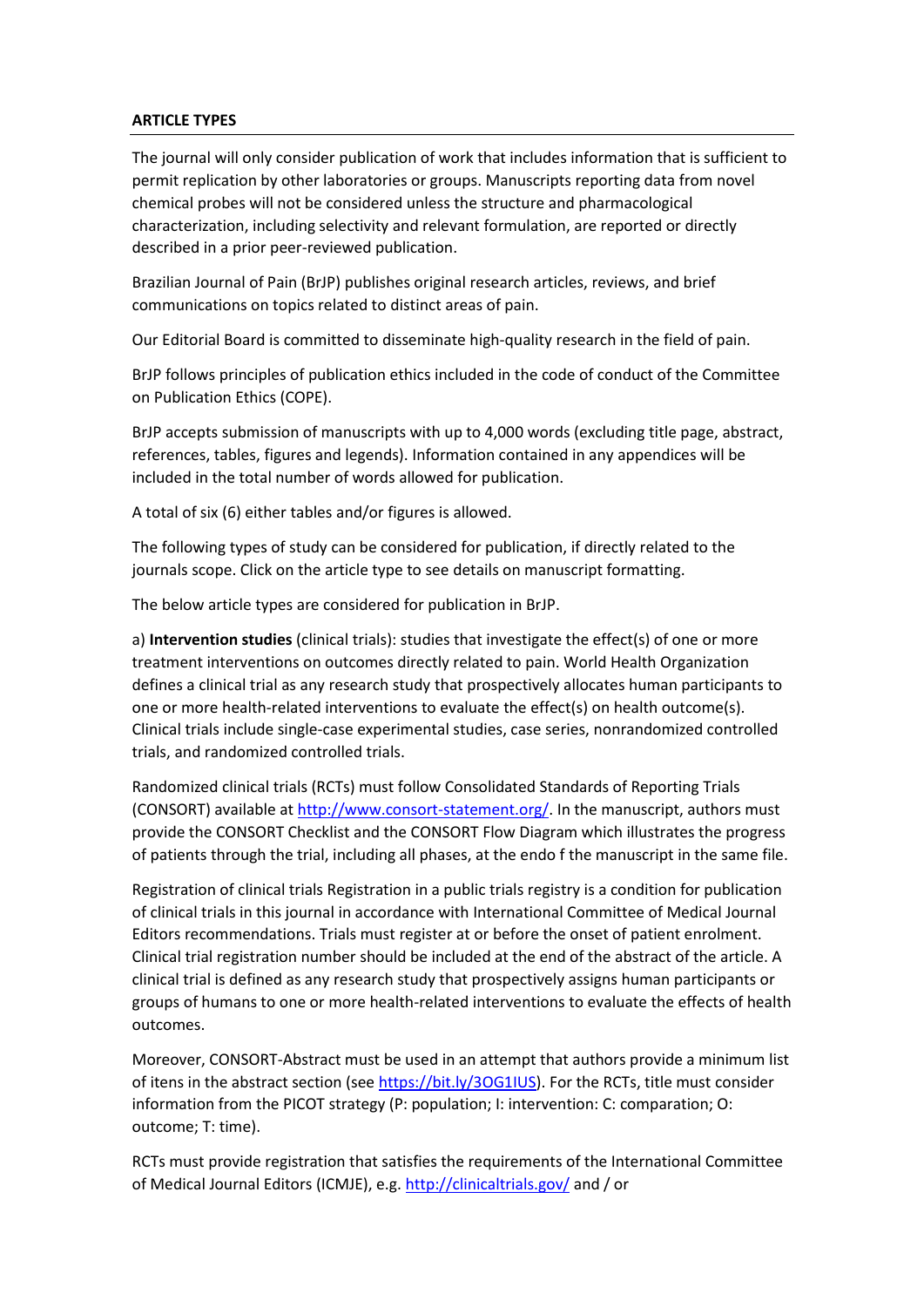[http://www.anzctr.org.au.](http://www.anzctr.org.au/) The complete list of all clinical trial registries can be found at: [http://www.who.int/ictrp/network/primary/en/index.html.](http://www.who.int/ictrp/network/primary/en/index.html) We suggest that all authors register clinical trials prospectively via websites such as [http://www.clinicaltrials.gov](http://www.clinicaltrials.gov/) or [https://ensaiosclinicos.gov.br/.](https://ensaiosclinicos.gov.br/) Note: We accept single case studies and series of cases (i.e. clinical trials without a comparison group) in a low proportion if they are really interesting in the area of interest.

Template for Intervention Description and Replication (TIDieR) checklist and guide must also be used to promote a complete description of both pharmacological and non-pharmacological interventions, in an attempt that clinicians and patients can reliably implement interventions that are shown to be useful, and other researchers can replicate or build on research findings. The TIDieR guide provides, for each item, an explanation, elaboration, and examples of good reporting and can be found at [https://www.equator-network.org/wp](https://www.equator-network.org/wp-content/uploads/2014/03/TIDieR-Checklist-PDF.pdf)[content/uploads/2014/03/TIDieR-Checklist-PDF.pdf.](https://www.equator-network.org/wp-content/uploads/2014/03/TIDieR-Checklist-PDF.pdf) TIDieR checklist must be submitted at the end of the manuscript in the same file.

The resultant 12 item TIDieR checklist is an extension of the CONSORT 2010 statement (item 5). For authors of reports of randomised trials, it is recommended that TIDieR is used in conjunction with the CONSORT checklist: when authors complete item 5 of the CONSORT checklist, they should insert "refer to TIDieR checklist" and provide a separate completed TIDieR checklist.

Sample size must be presente in all details in all manuscripts which are clinical trials. P value and confidence interval will be required as well.

In line with the position of the International Committee of Medical Journal Editors, BrJP will not consider results posted in the same clinical trials registry in which primary registration resides to be prior publication if the results posted are presented in the form of a brief structured (less than 500 words) abstract or table. However, divulging results in other circumstances (e.g., investors' meetings) is discouraged and may jeopardise consideration of the manuscript.

b) **Observational studies**: studies that investigate the relationship(s) between variables of interest related to pain. Observational studies include transversal or longitudinal crosssectional studies, cohort studies, and case-control studies. All observational studies must be reported following the recommendation from Strengthening the reporting of observational studies in epidemiology (STROBE) statement [\(http://strobe-](http://strobe-statement.org/index.php?id=strobe-home)

[statement.org/index.php?id=strobe-home\)](http://strobe-statement.org/index.php?id=strobe-home). STROBE checklist must be submitted at the end of the manuscript in the same file.

c) **Qualitative studies**: studies that focus on understanding needs, motivations, perceptions, opinions, experiences, and human behavior. The object of a qualitative study is guided by indepth analysis of a topic, including opinions, attitudes, motivations, and behavioral patterns without quantification. All qualitative studies must be reported following the recommendation from Standards for Reporting Qualitative Research (SRQR) statement [\(https://www.equator](https://www.equator-network.org/reporting-guidelines/srqr/)[network.org/reporting-guidelines/srqr/\)](https://www.equator-network.org/reporting-guidelines/srqr/). SRQR checklist must be submitted at the end of the manuscript in the same file.

d) **Systematic reviews**: studies that analyze and/or synthesize the literature on a topic related to the scope of pain. Systematic reviews that include meta-analysis will have priority over other systematic reviews. Those that have an insufficient number of articles or articles with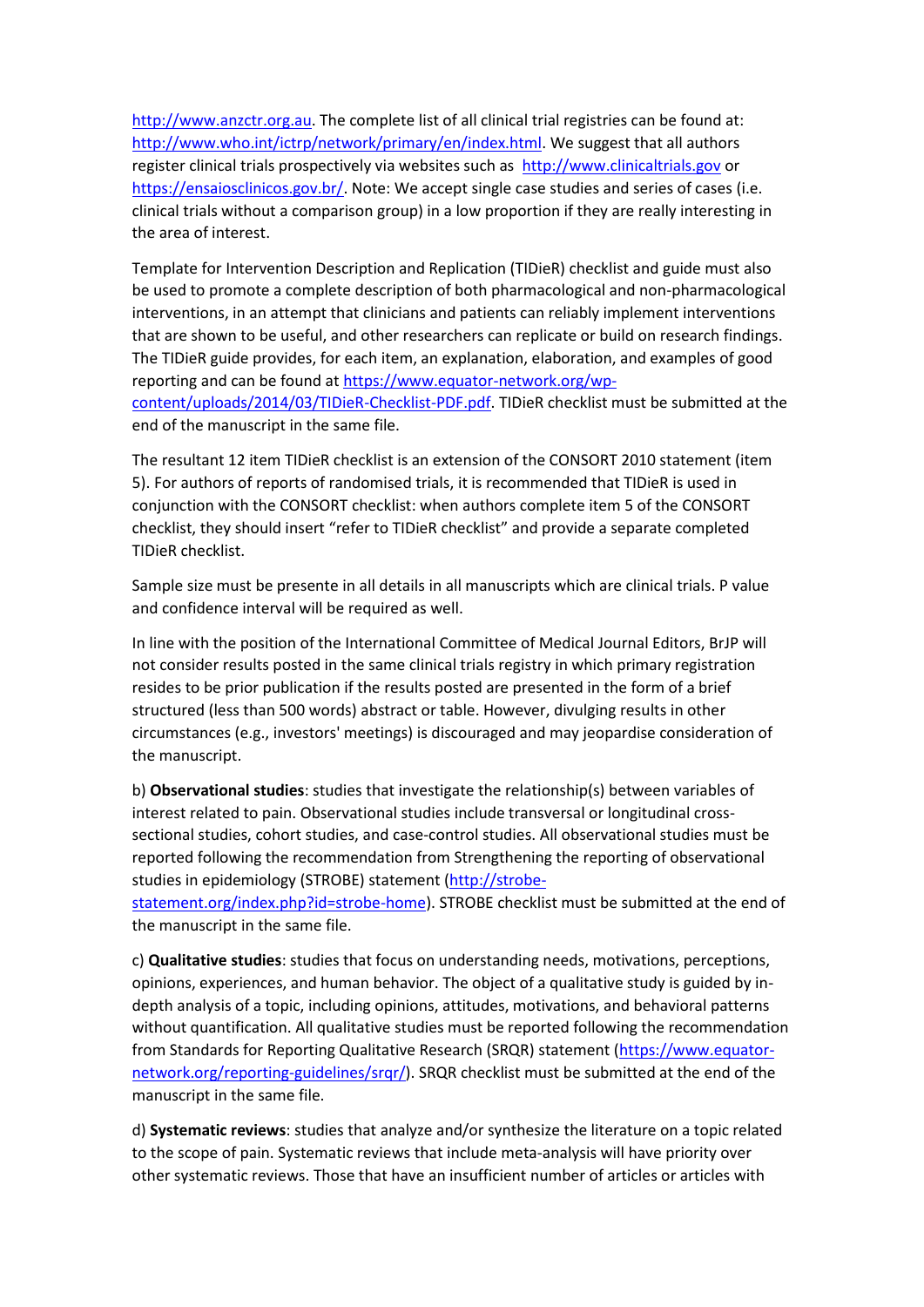low quality in the methods section and do not include an assertive and valid discussion/conclusion about the topic will be evaluated with caution. Authors must follow the Preferred Reporting Items for Systematic Reviews and Meta-Analyses (PRISMA) checklist to presente a systematic reviews. This checklist is available at [http://prisma](http://prisma-statement.org/prismastatement/Checklist.aspx)[statement.org/prismastatement/Checklist.aspx](http://prisma-statement.org/prismastatement/Checklist.aspx) and must be filled in and submitted with the manuscript. PRISMA checklist must be submitted at the end of the manuscript in the same file.

The risk of bias analysis should be performed, according to the authors' choice, using the Risk Analysis tools of the Cochrane RoB2 Collaboration [\(https://bit.ly/31PpnOW\)](https://bit.ly/31PpnOW) or PeDro Scale (https://bit .ly/3zR7FY0).

GRADE is a systematic approach to classifying the certainty of evidence in systematic reviews and other evidence syntheses and should be used in systematic reviews. The checklist covers the key determinants for each of the five factors (risk of bias, inconsistency, indirect evidence, imprecision, publication bias) that can lead to reduced quality in the system. Check information about GRADE at [https://bit.ly/3qkwwjV.](https://bit.ly/3qkwwjV)

e) **Studies on the translation and cross-cultural adaptation of questionnaires or assessment tools**: studies that aim to translate and/or cross-culturally adapt questionnaires from other countries to a language other than that of the original version of existing assessment instruments. Authors must use the checklist (in Appendix) to format this type of paper and adhere to the other recommendations of the BrJP. Answers to the checklist must be submitted with the manuscript at the end of the manuscript in the same file. At the time of submission, authors must also include written permission from the authors of the original manuscript that whose instrument was translated and/or cross-culturally adapted.

f) **Methodological studies**: studies related to the development and/or evaluation of clinimetric properties and characteristics of assessment instruments. Authors are required to use the Guidelines for Reporting Reliability and Agreement Studies (GRRAS) to format methodological papers, in addition to following BrJP instructions, which can be found at [https://bit.ly/3KODxBE.](https://bit.ly/3KODxBE)

g) **Clinical trial protocols**: BrJP welcomes the publication of pain-related clinical trial protocols. We only accept trial protocols that are substantially funded, have ethics approval, have been prospectively registered and of very high quality. We expect that clinical trial protocols must be novel and with a large sample size. Finally, authors have to provide that the clinical trial is on its first stages of recruitment. Authors must use Standard Protocol Items: Recommendations for Interventional Trials (SPIRIT) statement while formatting the manuscript [\(http://www.spirit-statement.org\)](http://www.spirit-statement.org/).

h) **Animal pre-clinical studies**: Animal experiments should be carried out in accordance with the U.K. Animals (Scientific Procedures) Act, 1986 and associated guidelines, EU Directive 2010/63/EU for animal experiments, or the National Institutes of Health guide for the care and use of Laboratory animals (NIH Publications No. 8023, revised 1978), Federal Law 11.794/08 (Lei Arouca), Brazilian practice guideline for the care and use of animals for scientific and teaching purposes (DBPA). Authors should clearly indicate in the manuscript that such guidelines have been followed. Authors must use Animal Research: Reporting of In Vivo Experiments (ARRIVE) statement while formatting the manuscript [\(https://www.equator](https://www.equator-network.org/reporting-guidelines/improving-bioscience-research-reporting-the-arrive-guidelines-for-reporting-animal-research/)[network.org/reporting-guidelines/improving-bioscience-research-reporting-the-arrive](https://www.equator-network.org/reporting-guidelines/improving-bioscience-research-reporting-the-arrive-guidelines-for-reporting-animal-research/)[guidelines-for-reporting-animal-research/\)](https://www.equator-network.org/reporting-guidelines/improving-bioscience-research-reporting-the-arrive-guidelines-for-reporting-animal-research/).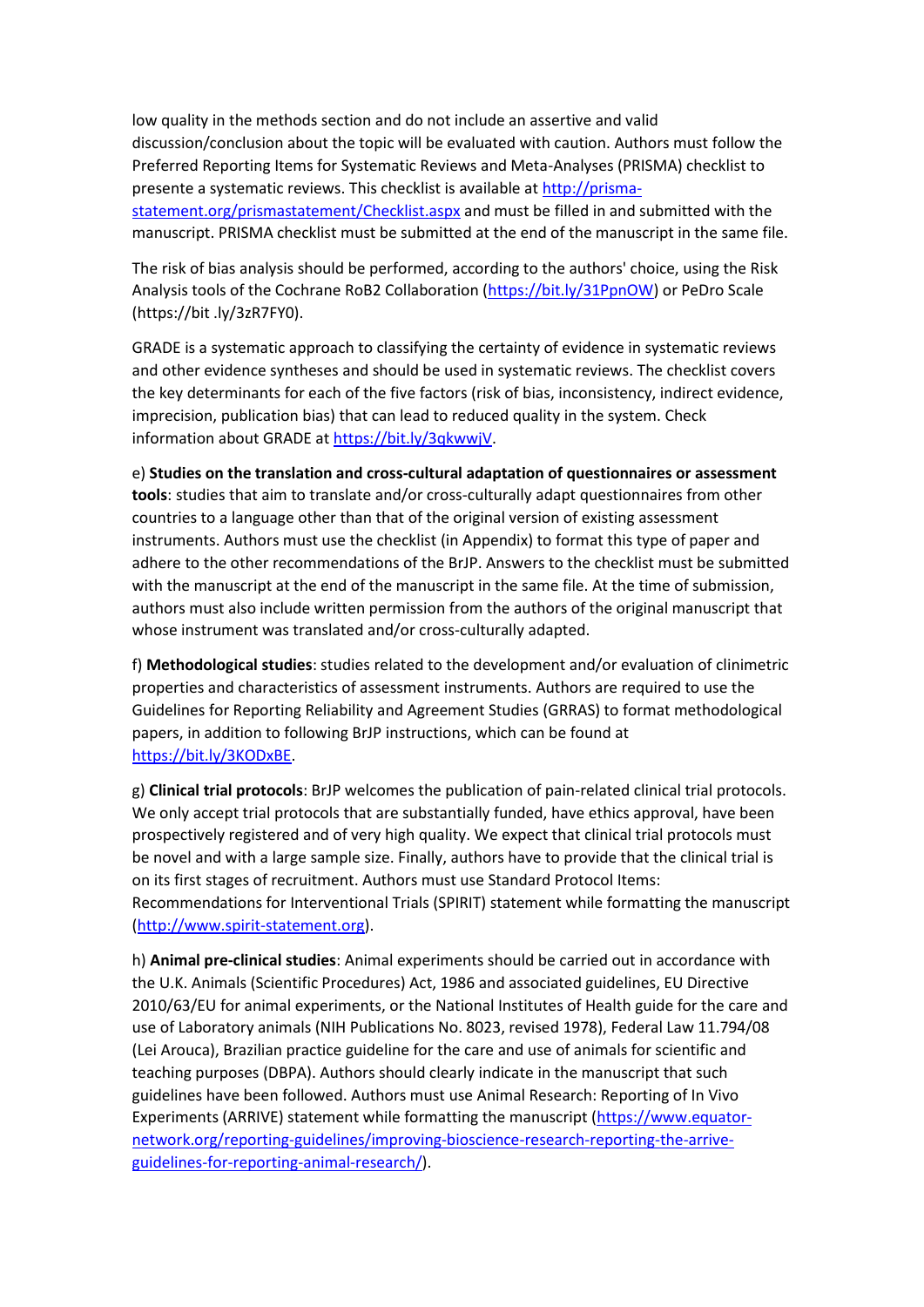All experiments involving animals should be approved by a local Animal Care Committee and should be in accordance with the guidelines of the corresponding country. If guidelines are not available in the country where the research is being performed, we recommend following the guidelines described by the National Institutes of Health, USA. We propose that the following general guidelines be followed to establish reliability and robustness of the data presented.

Pharmacological studies. General pharmacological principles such as dose-response curves and testing an antagonist against its agonist, which indicate receptor-mediated interactions and specificity of the proposed drug, are recommended. In a few cases, there are well-established doses of pharmacological drugs that can be used but these should be justified by appropriate literature. Vehicle control data are needed.

Behavioral studies. To perform unbiased studies, it is essential that the following principles be used in behavioral studies: blinding of the behavioral tester (preferably to the condition, but essentially to the drug/genotype/manipulation or vehicle, phenotype, etc.) and also randomization of animals to groups. It is also recommended that when possible behavioral studies should be performed by the same tester, or interrater reliability should be performed and reported between multiple testors. Details on the randomization procedures and blinding should be included in the methods.

Genetic studies or usage of gene delivery tools. Studies on genetically-modified mice should employ control mice of the corresponding genetic background as controls. When viral tools are used for gene delivery, virions expressing a functionally-neutral gene, such as GFP, should be included as controls. In RNAi experiments, scrambled/sense/functionally-neutral constructs should be included as controls.

Animals. Age, sex, species, and source of animals should be reported. The number of replicates and animals used per experiment and group should be clearly outlined in the methods. We recommend use of both male and female animals in experiments where appropriate and possible.

Sham controls for surgical and other interventions are recommended.

Drug formulation. All drugs used in the study should be listed with the vendor for which it was purchased, dosing, how the drug was dissolved, site (city, state and country, route of administration and symbol of trade mark.

Studies involving molecular profiling data, i.e. 'Omics'. Descriptive data from Omics approaches on animal models or clinical groups, such as transcriptomics, genomics, proteomics, microRNA profiling etc., should be accompanied by secondary validation of data sets, such as by quantitative PCR. The analysis of functional implications of the genes, proteins or microRNAs identified via such approaches is recommended.

Statistics. Care should be taken that the statistical measures adopted are appropriate for the data sets being analyzed. For example, while comparing multiple groups or time points, application of a t-test is inappropriate. ANOVA and post-hoc tests that enable multiple comparisons (e.g., Bonferroni) should be used. The choice of one-way or two-way ANOVA is dependent upon the number of independent variables being tested such as treatment, time, sex or other. If the authors are unsure about which statistical measures to implement, receiving help from a statistician is recommended.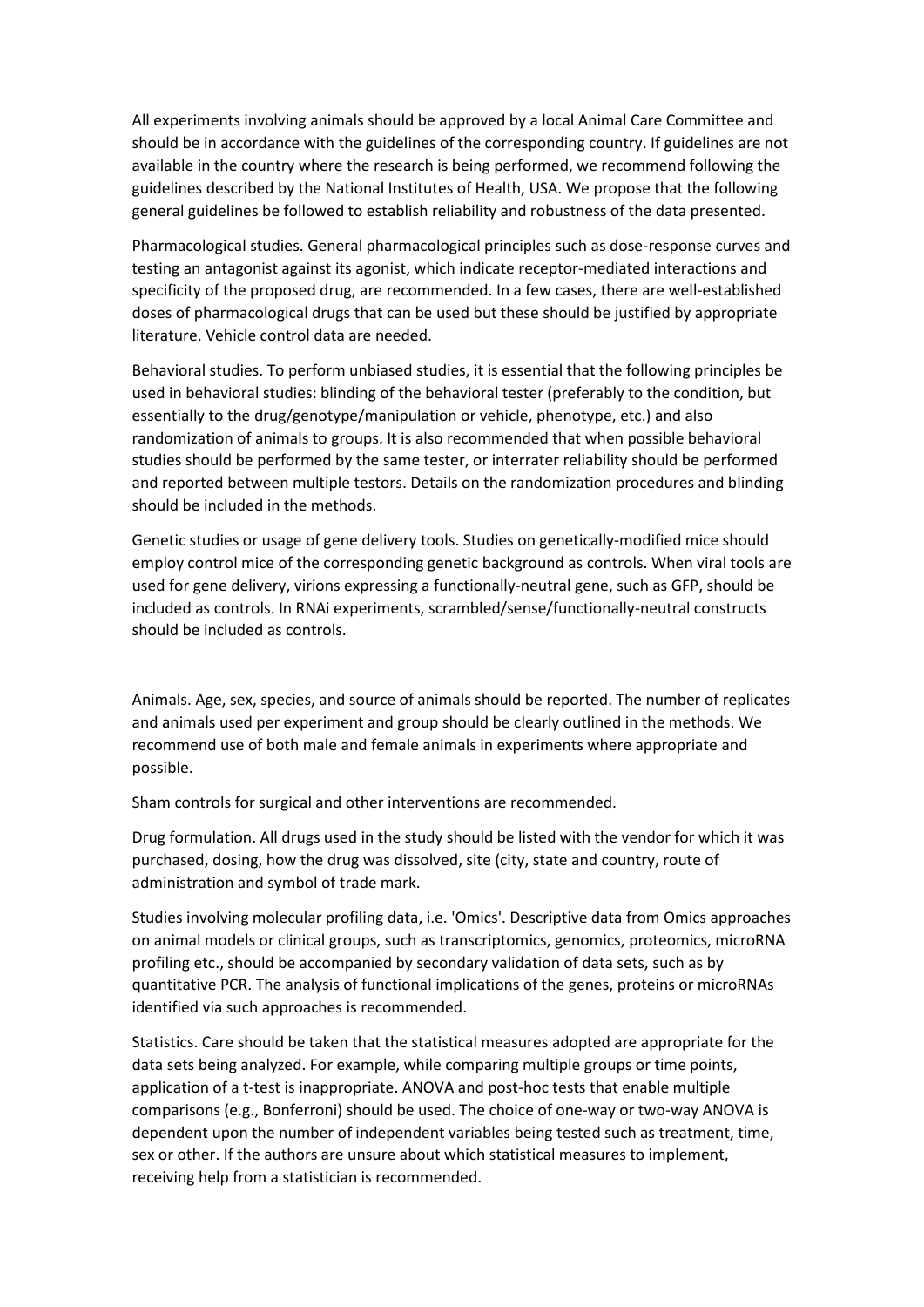Secondary analyses of data. BrJP abides by the ICMJE guidelines regarding manuscripts based on secondary analyses of data. Such manuscripts should address a novel, distinct, and impactful aspect of the data that could not be presented in the primary manuscript/analysis. A manuscript derived from secondary analyses must clearly cite the primary publication(s) (as well as additional secondary publications), and state that it contains secondary analyses/results. We strongly discourage unnecessary division of datasets into multiple manuscripts.

i) **Diagnostic/prognostic studies**: studies related to biological effects and / or mechanisms of action of pharmacological and non-pharmacological interventions to pain. Authors must use STAndards for the Reporting of Diagnostic accuracy studies (STARD) statement while formatting the manuscript [\(https://www.equator-network.org/reporting-guidelines/stard/\)](https://www.equator-network.org/reporting-guidelines/stard/).

j) **Short communications**: BrJP will publish one short communication per issue (up to six a year) in a format similar to that of the original articles, containing 1200 words and up to two figures, one table, and ten references.

k) **Masterclass articles**: this type of article presents the state of art of any topic that is important to the field of pain. All masterclass articles will be invited manuscripts and authors must be recognized experts in a specific field of pain. However, authors can send e-mails to the editor in chief expressing the interest to submit a masterclass article to the BrJP.

l) **Letter to editor.** A Letter to the Editor raises issues of importance regarding an article recently published in BrJP. If accepted, the letter is sent to the authors of the article who have an opportunity to respond. Word count should be around 500‐750. File format should be Microsoft Word, and manuscript pages should be numbered.

m) **Clinical notes/case reports**: a single case or a series of cases related to either acute or chronic pain can be presented here. Only very interesting cases will be considered for publication. Thus, authors should include a justification to show why that/those case(s) are relevant to be published and what this publication would add to the literature in the title page. This type of publication requires approval in the institutional Ethics Committee and informed consente signed by participant(s), which must be mentioned in the text. The maximum of words is 1800. Results must be clearly presented and discussed based on the sicnetific literature, citing references. A maximum of three authors can be included. Main strutcture should contain: introduction, patient information, clinical findings, timeline, diagnostic assessment, therapeutic intervention, follow-up and outcomes, patient perspective, discussion, acknowledgments and references. More information about how to write case reports must follow Case REport Reporting Guideline (CARE) which can be found at [https://bit.ly/3lM1crJ.](https://bit.ly/3lM1crJ) A checklist must be included in the manuscript file after to presenting figures and tables, when adequate. Figures and tables can be included.

Title page. The title page should include the following: (i) complete title (preferably no chemical formulas or arbitrary abbreviations); (ii) full names of all authors; (iii) complete affiliations of all authors; (iv) the number of text pages of the entire manuscript (including pages containing figures and tables) and the actual number of figures and tables; (v) the author to whom correspondence should be sent and this author's complete mailing address, telephone number, and e‐mail address, and, if available, institutional URL.

Acknowledgments. Place acknowledgments at the end of the text before the reference list and should specify thefollowing: (1) contributions that need acknowledging but do not justify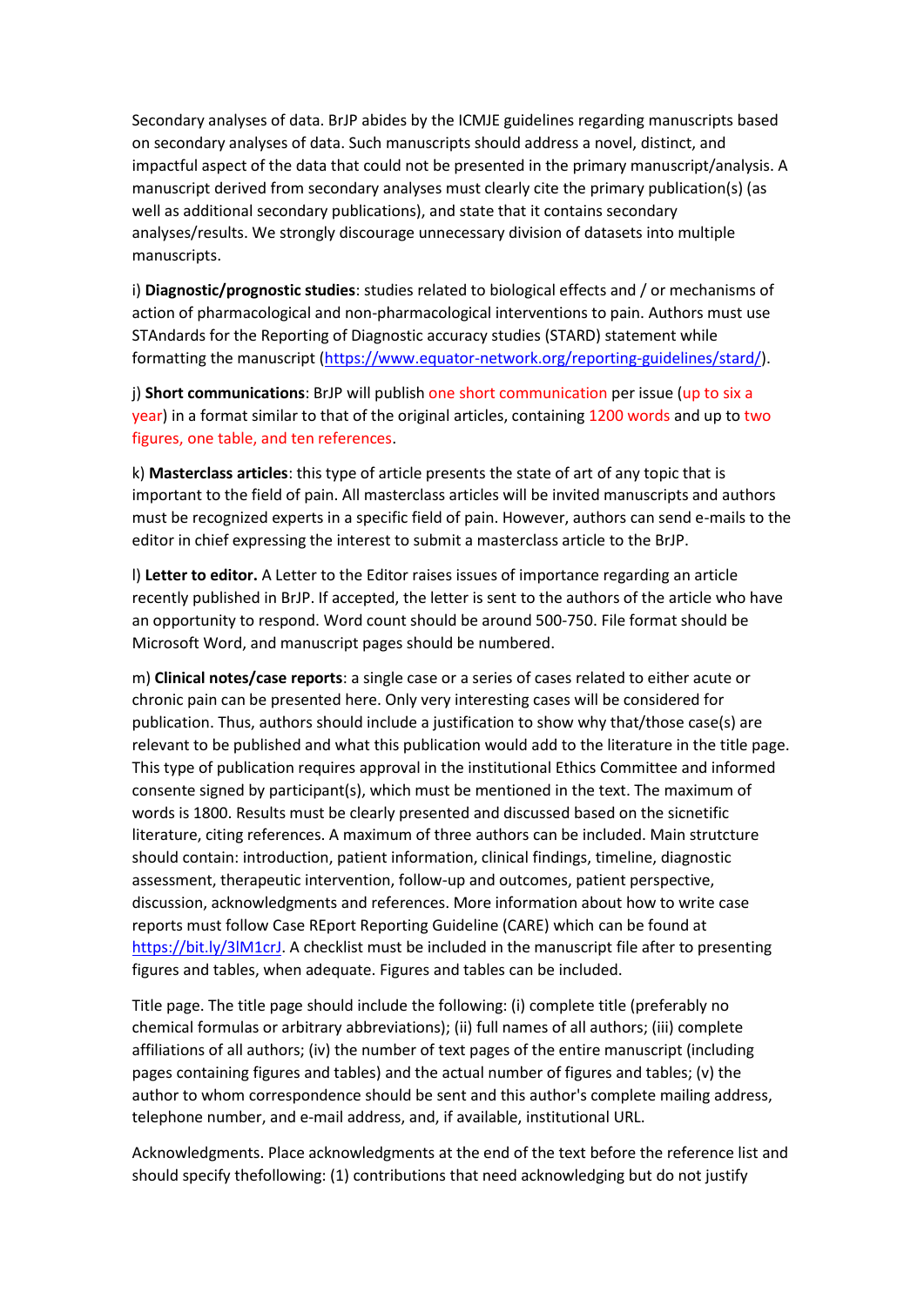authorship; (2) acknowledgments of technical help; (3) acknowledgments of financial and material support, specifying the nature of the support; (4) financial arrangements that may represent a possible conflict of interest.

This would also include any of the following arrangements, such as if any of the authors have a financial relationship to the work; have received any government or company grants or research support; are employees of a company; are consultants for a company; are stockholders of the company; are members of a speakers bureau; or have received any other form of financial support.

Conflict of Interest. A Conflict of Interest statement must be included for all manuscripts within the Acknowledgments section. Even if there are no conflicts of interest, please explicitly state this.

## **FINAL PROOFREADING AND APPROVAL FOR PUBLICATION**

#### **Proofs**

The revised file(s) will be sent by e-mail to the corresponding author or a link will be provided in the email so that the authors can download their own files. To ensure a quick process of publication of the article, we kindly ask the authors to provide us with their proof corrections as soon as possible, as indicated in the correspondence. Instructions on how to perform the process of reviewing and changing the file will be sent in correspondence when sending proof.

Include responses to the Reviewers' Response Letter. Please use this proof only to check the typing, editing, completeness and correction of text, tables and figures. Significant changes to the article as accepted for publication will only be considered at this stage with the permission of the Editor-in-Chief.

We will do everything we can to get your article published quickly and accurately. It is important to ensure that all fixes are sent back to us in a single communication. Check carefully before responding, as the inclusion of any subsequent fixes cannot be guaranteed. The review is the sole responsibility of the authors.

#### **EDITORIAL FLOW**

More intuitively, we communicate to the authors the sequential steps by which an article is processed in the editorial process developed by BrJP, from submission to decision-making by the editor-in-chief (Figure 1).